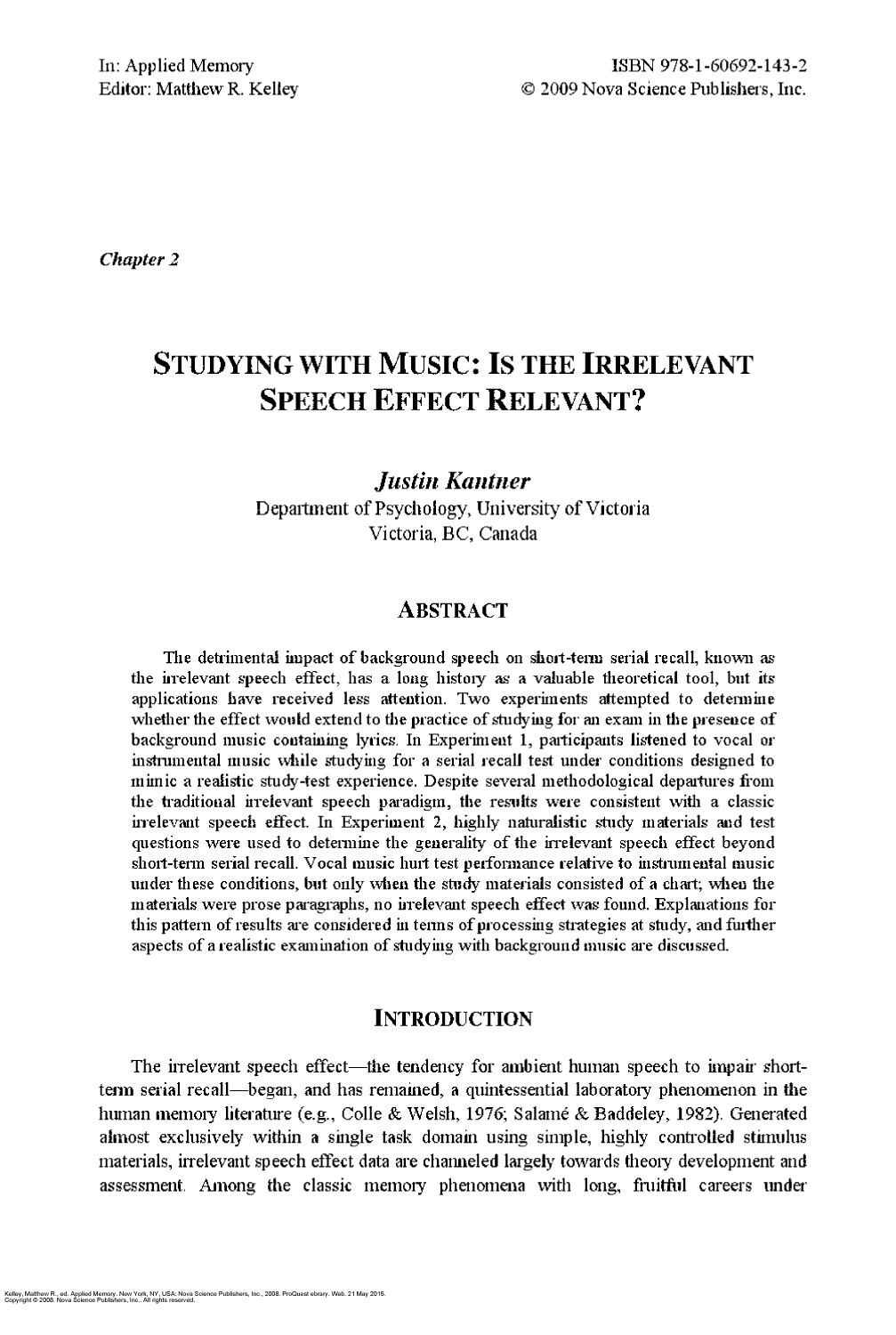laboratory scrutiny (e.g., the phonological similarity effect, the word length effect, articulatory suppression), the irrelevant speech effect is perhaps one of those most intuitively suited to real-world application. Despite its identity as a short-term serial recall phenomenon, the effect speaks to an utterly pervasive facet of everyday life—namely, environmental sound distraction. Thus, its practical implications for cognitive performance in applied settings are presumed to be considerable (Banbury, Tremblay, Macken, & Jones, 2001; Beaman, 2005; Jones, 1999).

The present investigation asks whether background music containing vocals can impair efforts to study for an exam by causing an irrelevant speech effect. The scenario of listening to music while studying for an exam has seldom been touched upon in past research, despite the fact that it bears a strong resemblance to a typical irrelevant speech experiment in many respects. Background music is analogous to the irrelevant speech played in traditional experiments, and both natural and experimental study tasks involve committing information to memory in the presence of a task-irrelevant auditory stream. Moreover, the population most often studied in irrelevant speech experiments is the one to which the current application is most directly relevant: college students. Exam preparation is a nearly perpetual matter for undergraduates, and listening to background music while studying is a popular habit. Given that the primary (if not exclusive) goal of studying is to encode information into memory ahead of an anticipated test, the potential of lyrics in vocal background music to constitute irrelevant speech, and thus to disrupt memorization, is a significant applied question.

### **THE IRRELEVANT SPEECH EFFECT IN THE LABORATORY**

The vast majority of work on the irrelevant speech effect has concerned the effect of irrelevant speech on immediate (or short-term) serial recall. In a typical experiment, short lists of simple stimuli such as digits, letters, or words are presented one-at-a-time. Following the offset of die final list item (or a short delay thereafter), participants attempt to recall the list items in their presentation order. When human speech is played during list presentation, or during a subsequent pre-test rehearsal period (Miles, Jones, & Madden, 1991), serial recall performance suffers. This decrement—die irrelevant speech effect—has been reported widi magnitudes ranging from 5% to 50% in die literature (Neath, 2000). In this short-term serial recall paradigm, the irrelevant speech effect is an extremely robust phenomenon, replicated numerous times with a wide variety of materials, designs, and procedures (e.g., Colie, 1980; Colle & Welsh, 1976; Ellemieier & Zimmer, 1997; Hanley & Broadbent, 1987; Jones, 1994, Jones, Madden, & Miles, 1992; Neath, Siuprenant, & LeCompte, 1998; Salame & Baddeley, 1982, 1986, 1989; Surprenant, LeCompte, & Neath, 2000). One of the intriguing aspects of the irrelevant speech effect is that the speech can be deleterious to memory widiout being related in any way to die to-be-remembered material (hence the term "irrelevant"). Indeed, the first published report of the effect by Colle and Welsh (1976) demonstrated that it can be produced even when the speech is in a foreign language. In general, the content of the speech does not have much bearing on the magnitude of die effect (e.g., Buchner, Linen, & Erdfelder, 1996), though some exceptions have been reported (Buchner & Erdfelder, 2005; Buchner, Rothermund, Wentura, & Mehl, 2004; Neely & LeCompte, 1999). The effect is largely indifferent to die phonological overlap of the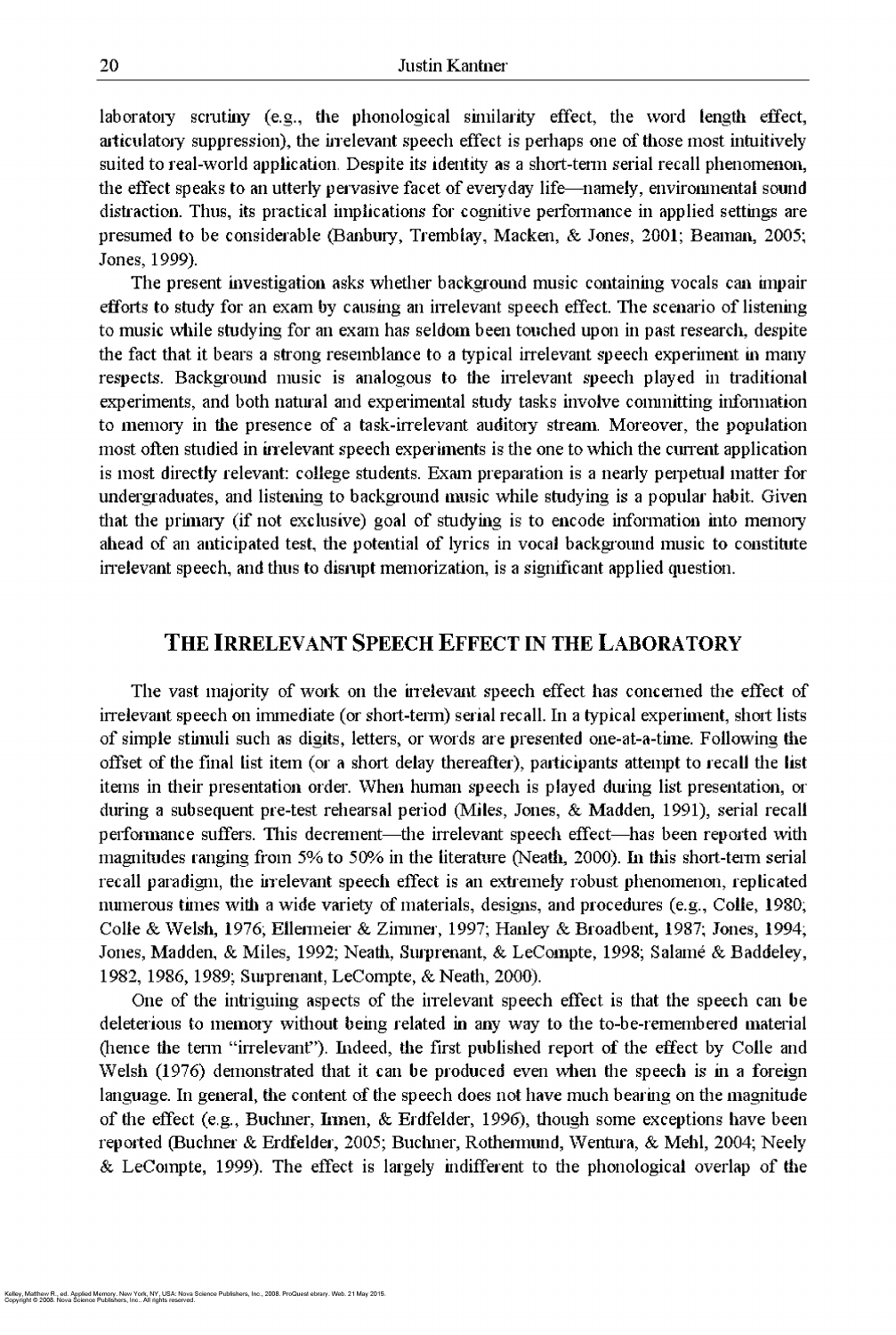The impenetrability of the effect has fostered great interest in its cognitive substrates. Examinations of the effect and its interactions with other classic short-term memory phenomena, such as the phonological similarity effect, die word length effect, and articulatory suppression have led to important insights as to die factors that affect short-term memory (e g., Jones, Macken, *Sc* Nicholls, 2004; Neath, Farley, *Sc* Surprenant, 2003). The irrelevant speech effect has played an important role in model development; these models, in turn, have driven an ongoing debate as to how die effect is best explained (see Baddeley, 2000, Jones *Sc* Tremblay, 2000, and Neath, 2000, for one exchange, and Baddeley *Sc* Larsen, 2003, and Macken & Jones, 2003, for another).

irrelevant speech and die to-be-remembered material (Jones *Sc* Macken, 1993, 1995; though see Salame & Baddeley, 1982) and the volume at which the speech is played (Colie, 1980; Salame *Sc* Baddeley, 1987), In sum, the evidence to date characterizes the irrelevant speech effect as a highly consistent phenomenon, robust with respect to numerous physical and psychological manipulations, and resistant, even, to habituation (Hellbruck, Kowano, *Sc* Namba, 1996; Tremblay *Sc* Jones, 1998).

A close examination of diese dieories and dieir predictions is beyond die scope of this work (see Neath & Surprenant, 2003, for a review). This purpose of the present chapter is to establish the generality of die irrelevant speech effect to a more realistic study-test scenario than is usually in place in irrelevant speech experiments—specifically, studying for an exam with music playing in the background. If background speech impairs serial recall performance, then background music containing speech (i.e., lyrics) could reasonably be expected to have a similar effect in this applied setting.

While a number of studies have explored die effects of music on cognitive perfonnance (eg., Fogelson, 1973; Freebume *Sc* Fleischer, 1952; Fumham *Sc* Bradley, 1997; Ha 11 am, Price, & Katarsou, 2002; Ransdell & Gilroy, 2001), few have tested the potential for music to

An early and highly influential account of the effect was provided by Baddeley's Working Memory framework (Baddeley, 1986; Baddeley & Hitch, 1974; Salame & Baddeley, 1982), which holds that irrelevant speech gains automatic access to a Phonological Store, where it interferes widi to-be-remembered information also in the store. By contrast, the Object-Oriented Episodic Record (O-OER) model (Jones, 1993; Jones & Macken, 1993; Jones, Macken, & Murray, 1993) posits that interference from irrelevant speech occurs via automatically generated "pointers" that represent the serial order of any dynamic stimulus stream. The pointers from irrelevant speech interfere with diose from die to-be-remembered information, which causes the loss of serial order information. Alternatively, the Feature Model, originally proposed by Naime (1988, 1990) and augmented to account for the irrelevant speech effect by Neath (2000), characterizes the disruption in terms of feature adoption (i.e., the features of the irrelevant speech become part of the representation of to-beremembered information) and divided attention (i.e., between the to-be-remembered information and the to-be-ignored speech). These varying conceptions of the phenomenon and of short-term memory, more generally—give rise to competing predictions regarding its interaction widi a host of stimulus manipulations.

## **MUSIC AS IRRELEVANT SPEECH**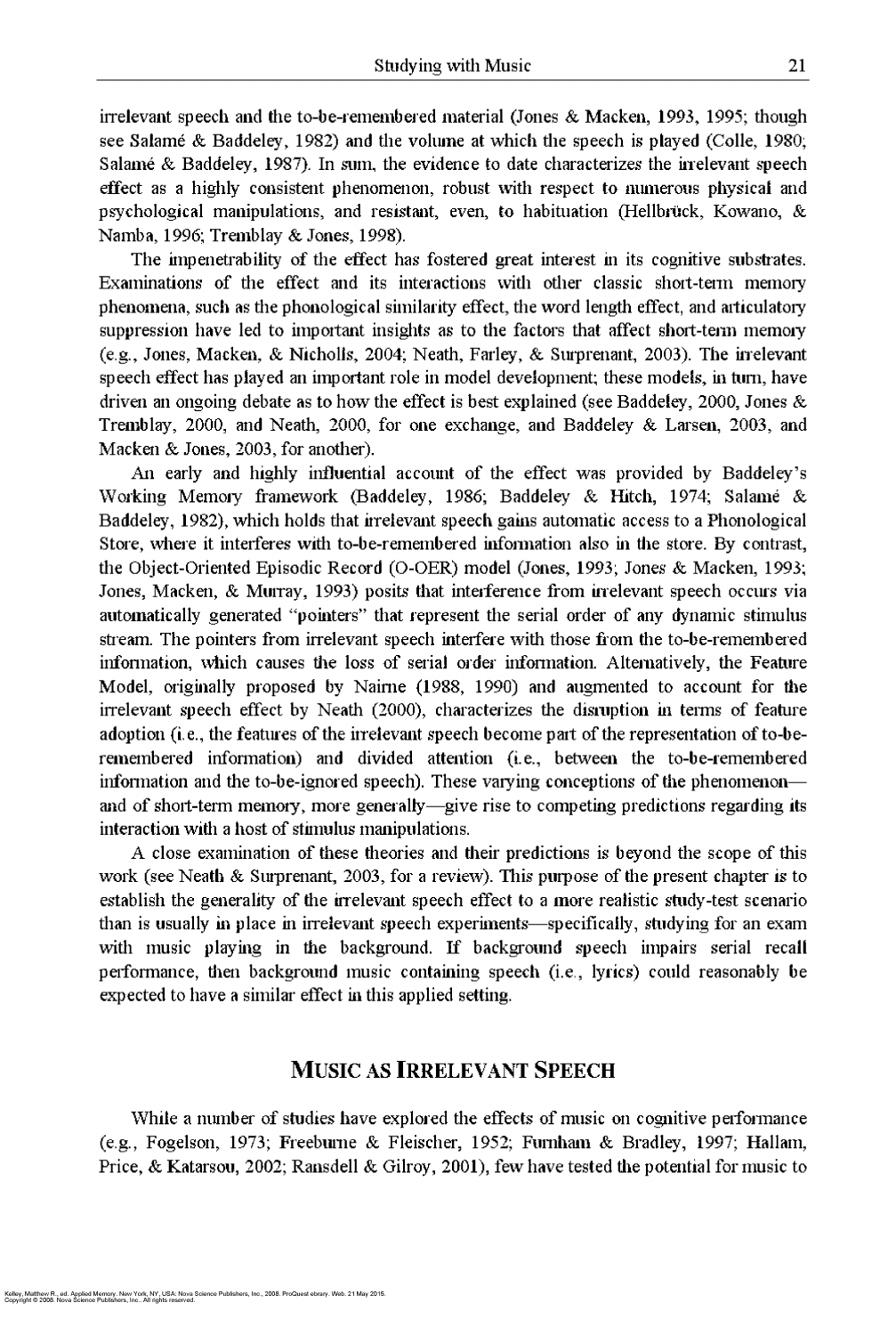produce an irrelevant speech effect. Demonstration of a musical irrelevant speech effect requires at least one vocal and one non-vocal (i.e., instrumental) background condition, so that memory performance in each may be compared. Past studies employing this design have provided strong evidence that vocals in music do produce a memory deficit closely resembling an irrelevant speech effect. Boyle and Coltheart (1996) presented participants with 50 10-item lists, half of which contained rhyming words and half of which contained nonrhyming words. Serial recall was initiated after each list. Study and recall of each list were accompanied by one of five auditory conditions: silence, instrumentals from Gilbert and Sullivan songs, singing plus instrumentals from the same songs, singing from those songs alone, and the lyrics from those songs read as normal speech. Boyle and Coltheart (1996) found that each condition containing speech (singing, singing plus instrumentals, and speech) significantly impaired serial recall performance, and to roughly the same degree. Instrumental music produced a directional but non-significant deficit in performance. Similarly, Salame and Baddeley (1989) tested serial recall of random digit strings while participants listened to instrumental or vocal versions of opera pieces. Vocal music significantly lowered performance relative to both instrumental music and silence.

Salame and Baddeley (1989) discussed the implications of their findings for settings such as school and the workplace, and suggested that further research should test the generalizability of their findings in such environments. The most direct extension of the Salame and Baddeley (1989) paradigm beyond serial recall, however, was arguably that of Martin, Wogalter, and Forlano (1988), published one year earlier. In their Experiment 2, Martin et al. (1988) tested vocal versus instrumental music conditions while having participants read short passages on various topics (e.g., the propagation of sound, the creative process) from a GRE practice guide. Reading comprehension of each passage was tested after a 30-sec delay interval. The music consisted of the song "You Light Up My Life" by Joe Brooks; in die instrumental condition, the music from the song was played widiout lyrical accompaniment, while in the lyrics conditions, the words to the song were either sung or read by a vocalist from the university's music department, widi and widiout backing instrumentation. Reading comprehension test scores were 6-7% lower for passages read in the lyrics conditions dian for those read in die instrumental or silence conditions, a significant difference (Martin et al., 1988). Although diese results do not indicate a large effect size, and are limited to a single experiment utilizing a single musical piece, they dovetail with those of Boyle and Coltheart (1996) and Salame and Baddeley (1989) in suggesting that vocal music can cause an irrelevant speech effect. Further, diey suggest that die effect might be felt under conditions more closely approximating a realistic study and test procedure than those generally used in irrelevant speech experiments.

## **EXPERIMENT 1**

The goal of Experiment 1 was to begin to bridge die gap between the traditional irrelevant speech paradigm and a naturalistic examination of die effects of vocal music on studying for an exam. Therefore, Experiment 1 was built upon die list-learning, serial recall design of die Boyle and Coltheart (1996) and Salame and Baddeley (1989) studies, but added several features meant to reflect a more realistic learning scenario. First, the nature of die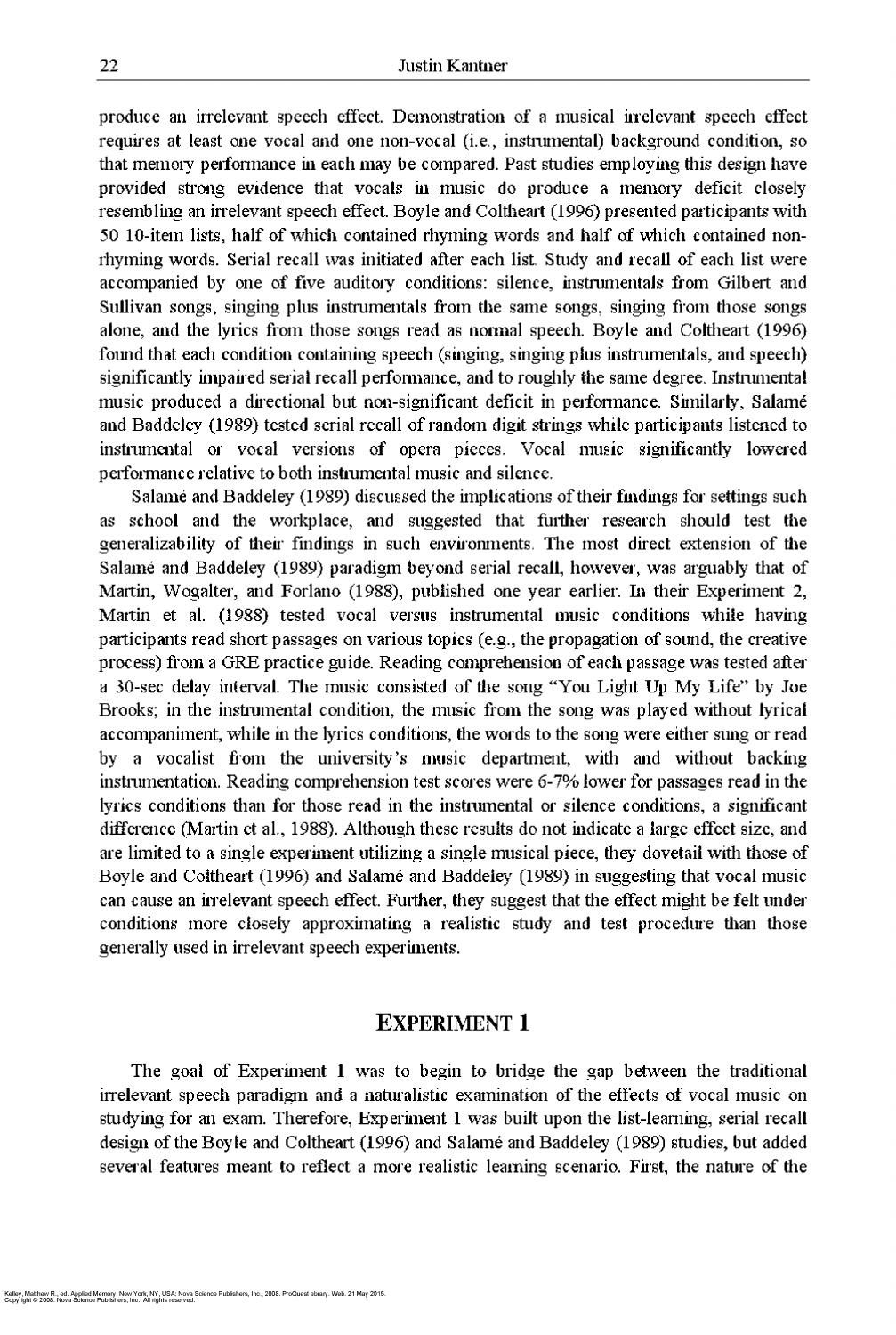stimuli was changed. Lists in typical irrelevant speech experiments are composed of simple materials such as digits, letters, and words. Not only are such stimuli decidedly more elemental than those that would be learned in any university course, their inter-relationships differ from those of regular learning materials in ways likely to modulate the impact of irrelevant speech. That is, digit, letter, and word stimuli usually have no meaningful semantic relationship to one another. Lists of unrelated items are particularly vulnerable to irrelevant speech effects, because participants are likely to rely on phonological processing strategies such as subvocal rehearsal to facilitate learning (Jones & Tremblay, 2000). By contrast, related items may be processed in tenns of meaning, leading to a diminished irrelevant speech effect. Hanley and Bakopouiou (2003) directly manipulated the learning strategy used by participants, instructing some to adopt a phonological rehearsal strategy and others to process items semantically. While the phonological group demonstrated a classic irrelevant speech effect (with an additive effect of phonological similarity), the semantic group exhibited a small, non-significant irrelevant speech effect, and no additional decrement from phonological similarity.

These results hold clear implications for the question of whether irrelevant speech in music will be detrimental to teaming exam material. While the stimulus lists used in most irrelevant speech research consist of unrelated items, learning material in academic coursework is predominantly composed of highly inter-related information. The latter, then, might elicit semantic processing and be less prone to interference through irrelevant speech. In Experiment 1, study lists were composed of actual names, periods, or scientific tenns organized according to a particular sequential order. For example, one list, labeled "20<sup>th</sup> Century U.S. Presidents (in the order they held office)" contained the items ROOSEVELT, TRUMAN, EISENHOWER, KENNEDY, JOHNSON, NIXON, and FORD. Thus, die items of each list adhered to a meaningful consecution, made apparent by the preceding list label

Second, die music played was intended to approximate what current undergraduates might listen to independently. That is, modem themes and instrumentation were emphasized, and an array of songs was chosen, in order to simulate the experience of listening to a CD, iPod, or radio station while studying. The selection of songs was at the discretion of the researcher, and no claim is made that the songs used in the experiment are, themselves, commonly listened to by the participants. Indeed, the objective was to choose songs performed by current recording artists diat were generally not "household names" amongst 18-22 year-olds, so as to minimize individual differences in familiarity with die music.

For die non-lyrical comparison condition, instrumental tracks were chosen from predominantly vocal albums of roughly the same genre as those used in the lyrics condition. This selection strategy was intended to help gather a set of instrumental songs with similar instrumentation, tempo, and length to those of the vocal songs. The highly complex nature of the range of songs used made precise matching of the vocal and instrumental tracks along these dimensions infeasible, but this was considered a reasonable exchange for the ecological validity of die materials.

Third, whereas most irrelevant speech experiments involve repeated study-test cycles wherein lists are recalled either immediately or shortly after presentation, academic exam preparation generally entails repeated review of all to-be-remembered material, followed by a single test. To simulate these factors in Experiment 1, participants studied each of eight lists on three separate occasions, and received only one test, on all of die lists, following die study phase.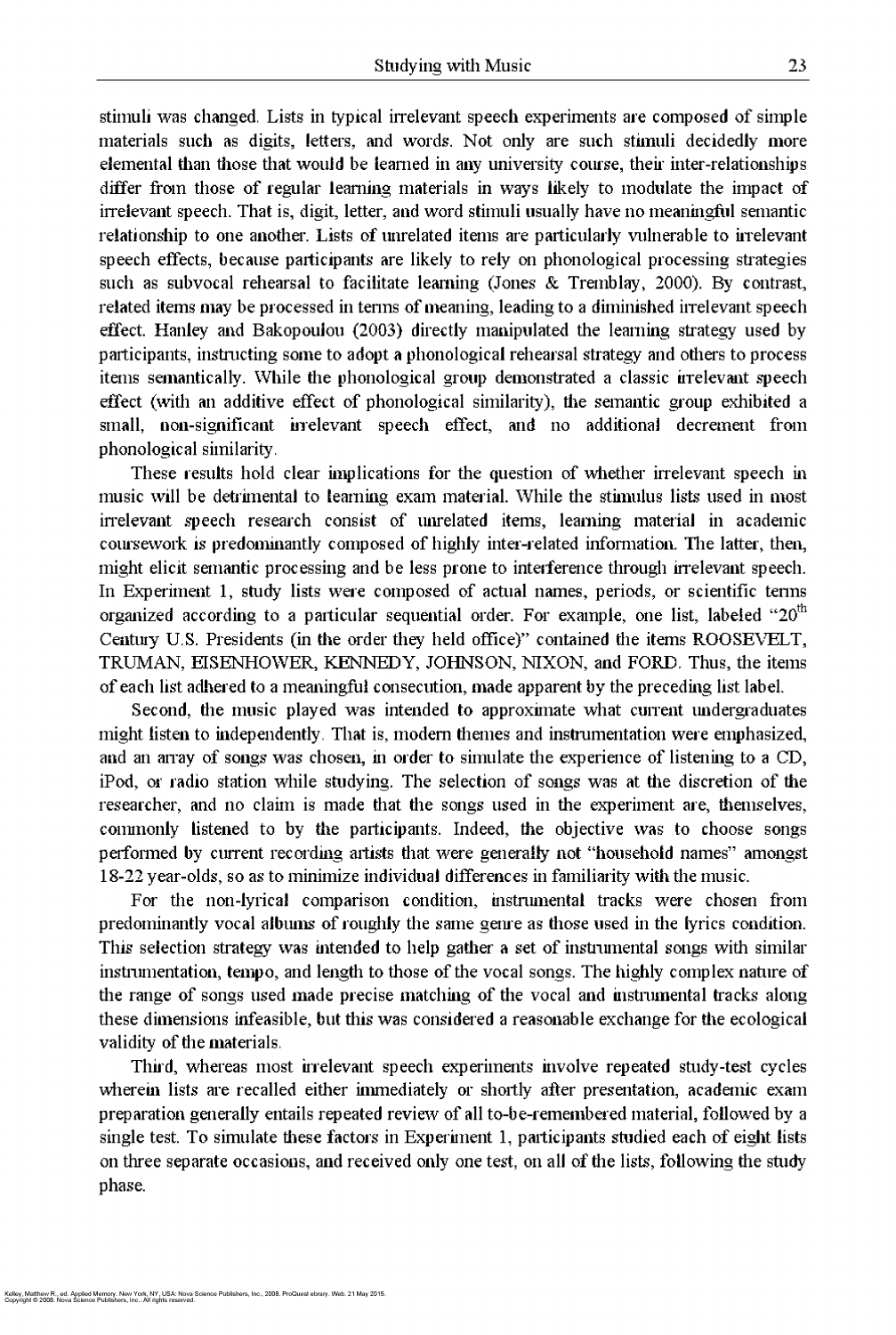Finally, music was played only at study; tests were taken in silence. This aspect of the format again mimicked that of academic testing, and ensured that participants would not derive a musical benefit of state-dependent memory at test {Balch, Bowman, & Mohler, 1992). In a third (control) condition, both study and test were undertaken in silence.

#### **Method**

*Participants.* Participants were 82 undergraduates at the University of Victoria who took part in the experiment in exchange for bonus credit in an introductoiy psychology course. Twenty-eight participated in the lyrics condition, 27 participated in the instrumental condition, and 28 participated in the silence condition. All were fluent in English.

*Materials.* Eight lists of seven items each were created by the author. Lists were composed of real-life examples of names and terms occurring in a natural sequence. The eight lists were  $20^{th}$  Century U.S. Presidents (in the order they held office), Metallic Elements (in order of appearance in the Periodic Table), Layers of the Atmosphere (from highest to lowest altitude), the Caesars (in the order they ruled), Canadian Provinces (in the order of their incorporation into Canada), Geological Eras (from most recent to least recent), and Shakespearean Plays (in order of date of fust performance). The full lists appear in Appendix A.

*Procedure*. Participants were tested one-at-a-time, with an experimenter present throughout the session. Instructions informed participants that they would study eight lists of seven items each and that they should try to learn each in its proper order. Participants were encouraged to approach the task as though they were studying for an exam on which the order of die lists would be tested. Each list was preceded by a label in a blue font indicating the topic of the list to follow and the organizational structure of the list (e.g., "20<sup>th</sup> Century U.S. Presidents (in the order they held office)"). Participants pressed the space bar after reading the list topic to initiate die presentation of the list. Each list item appeared in black lettering in die center of the computer screen for 2 sec. Following die presentation of the final item of a given list, the screen went blank for 3 sec, followed by the topic of the next list. While the list items appeared in their fixed order, die lists diemselves appeared in a random order.

After the presentation of all eight lists, a screen appeared indicating that the lists would be presented again and that die task was to continue to memorize diem in order. The

Vocal music selections were assembled by the author and consisted of various tracks from recent albums loosely definable as rock or pop. Songs were selected that contained contemporary instrumentation (e.g., drums and guitars) and themes but were not likely to be known to most first- or second-year University of Victoria undergraduates. These songs contained innocuous lyrics and instrumentals that were not likely to be perceived as overly heavy or grating. Ten vocal music tracks were used in the experiment, half containing male vocals and half containing female vocals. Ten non-vocal music selections were chosen on the basis of their similarity to the vocal tracks in instrumentation, tempo, and genre. In most cases, these tracks were drawn from instrumental pieces on albums predominantly composed of vocal rock or pop songs. A list of the songs used in the experiment appears in Appendix B. The music was played at a moderate volume level through stereo headphones.

Instructions and lists were presented via E-Prime software. Paper test fonns were created and were completed with pen or pencil.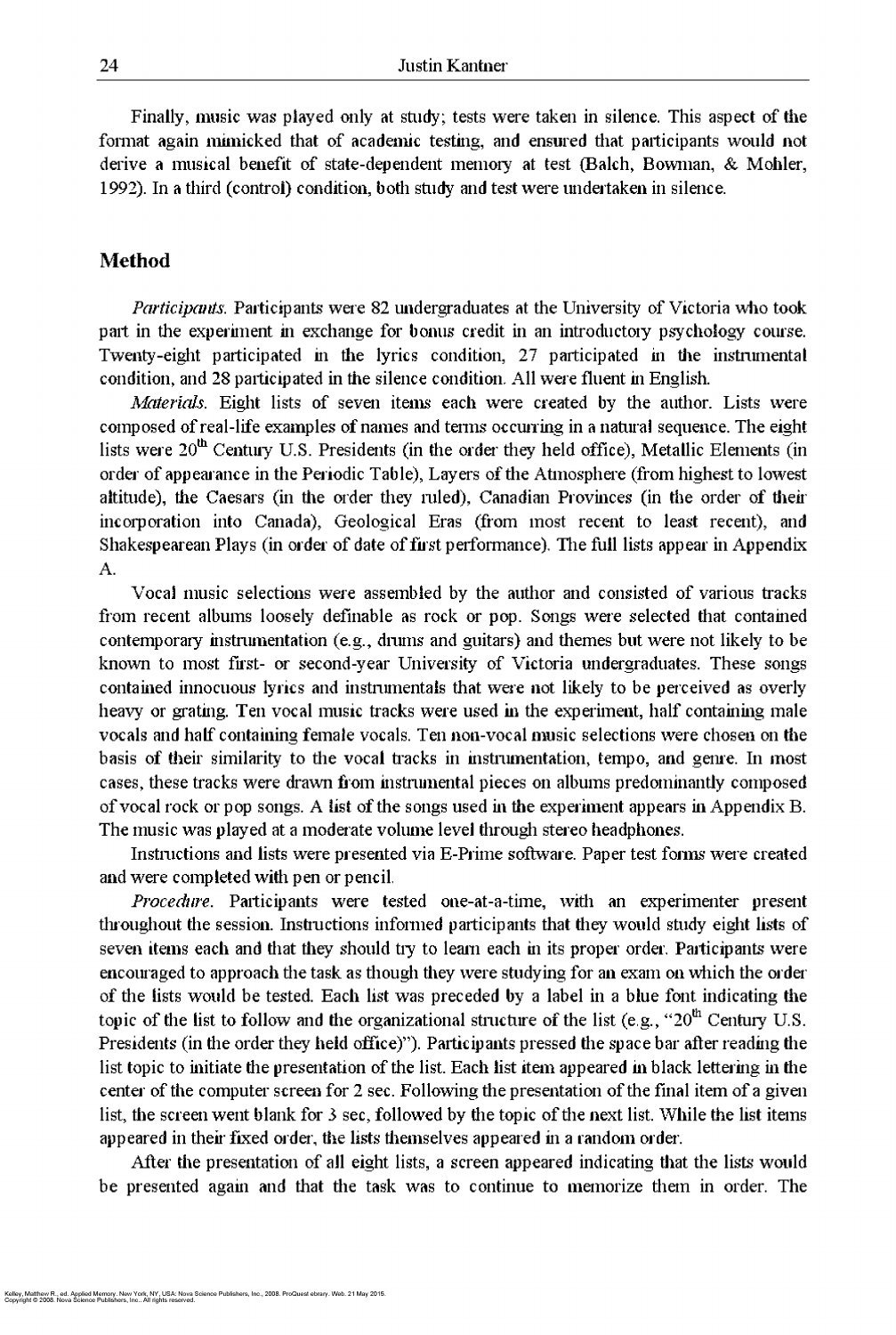procedure of this second study block was identical to that of the first study block, except that the lists were presented in a new random order.

Following the second study block, a screen appeared indicating that each list would be presented for a final time, and that participants should make their best effort to memorize the order of each before the subsequent test. They were also encouraged to try and anticipate items in the third study block before they appeared on the screen as a check on their knowledge. The third study block was identical to the first two, except that the lists were presented a new random order, and the parenthetical component of the list topic was dropped, such that only the topic itself appeared on the screen (e.g., " $20<sup>th</sup>$  Century U.S. Presidents").

All participants wore headphones throughout die study phase. Participants in die lyrics condition heard a randomly ordered assortment of as many of die ten vocal music songs as fit within the duration of the study session. Participants in the instrumental condition heard an assortment of the instrumental tracks, while participants in the silence condition heard nothing.

Mean accuracy as a function of serial position is plotted for each of the diree conditions in Figure 1. As is evident from inspection of die figure, performance in all diree conditions was superior for the items at the beginning and end of the lists, yielding the classic bowshaped serial position curve well known to characterize memory for order (Murdock, 1960). A repeated measures ANOVA with serial position (1-7) as a within-subjects factor and listening condition (lyrics, instrumental, or silence) as a between-subjects factor revealed a highly significant main effect of serial position,  $F(6, 456) = 45.4$ ,  $p \le .001$ . The serial position effect did not interact with listening condition  $(F \le 1)$ .

Following die third study block, participants removed the headphones and received test instructions. These instiuctions created a delay of roughly 30 sec between die end of die study phase and die administration of die test. Participants were dien given a test sheet containing eight rows with seven blanks each. The first list to be recalled was indicated via die appearance of that list's topical label in the center of the screen. After participants had written down the items from the list to their satisfaction, they pressed the space bar to bring up the next list to be recalled. The eight lists were probed in a random order and subjects were given as much time as needed to recall each one.

Upon conclusion of die test, all participants were asked how many of the lists they felt they could have ordered with 100% accuracy before taking part in the experiment. None reported more than one such list out of die eight studied. Of die nine participants reporting extra-experimental knowledge of one list, four were in die lyrics condition, four were in die instrumental condition, and one was in the silence condition.

#### **Results and Discussion**

Prior to analysis, die data of diree participants were removed due to exceedingly low test scores and/or a failure to understand task instructions. Thus, die analyses that follow are based on the data from 27, 26, and 27 participants in the lyrics, instrumental, and silence conditions, respectively.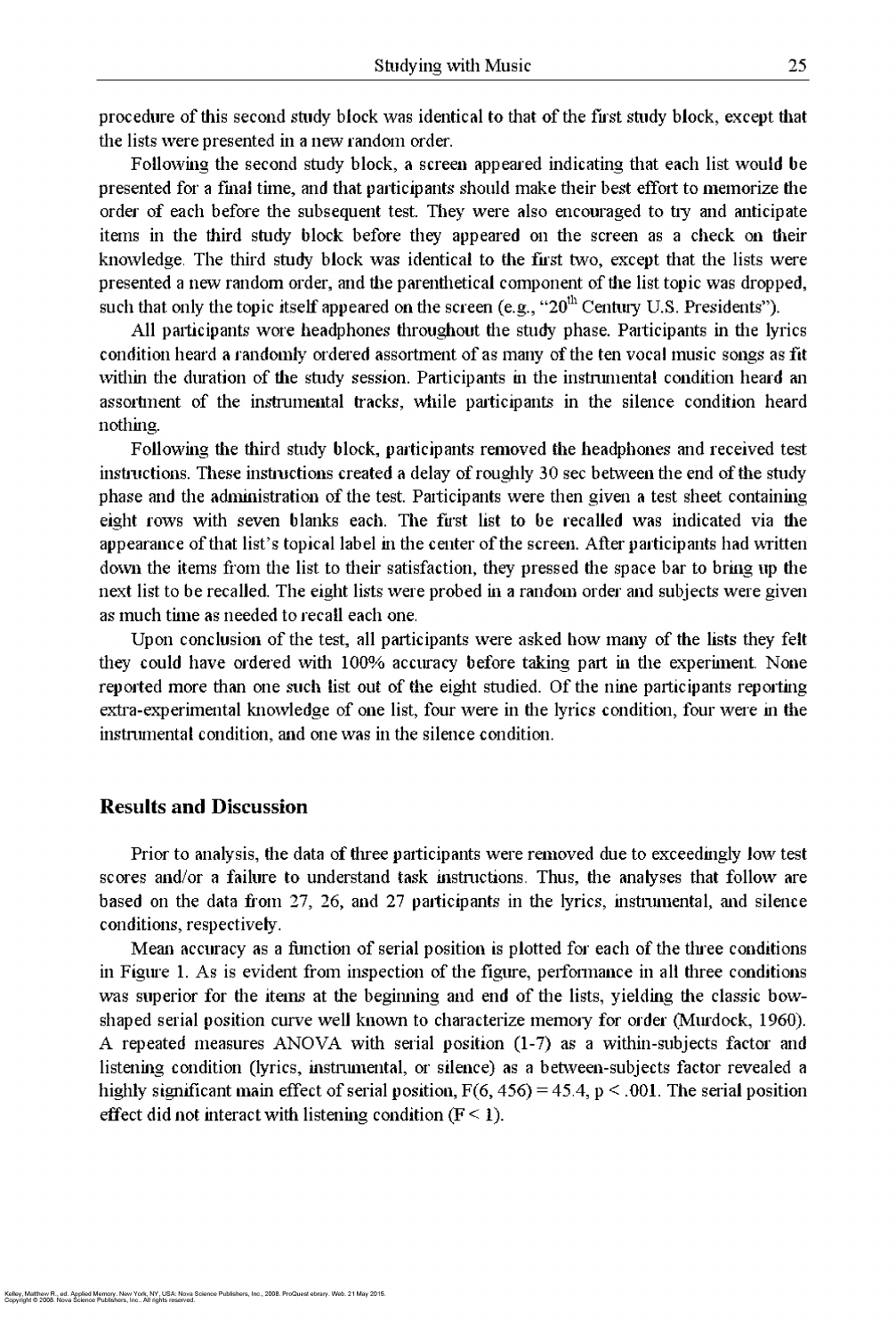Participants in the lyrics condition performed less accurately than those in the other two conditions at every list position. Collapsed across serial positions, the mean percentage of correct responses was 61.6 for the silence group, 59.8 for the instrumental group, and 51.7 for the lyrics group. The main effect of listening condition was significant,  $F(2, 76) = 3.372$ ,  $p <$ 

.05. Planned comparisons confirmed that the silence,  $t(50) = 2.02$ ,  $p < .05$ , and instrumental,  $t(51) = 1.86$ ,  $p \le 0.05$ , groups were significantly more accurate than the lyrics group, but did not differ significantly from one another,  $t(51) = 0.83$ ,  $p = .53$ .



**Figure 1. Serial recall performance as a function of item list position (1-7) and listening condition during study in Experiment 1. Error bars represent one standard error of the mean.**

In short, these results mirror those of more traditional irrelevant speech experiments in two important respects. First, all three conditions displayed bow-shaped serial position curves, a well-established pattern of accuracy in the irrelevant speech paradigm. Second, performance in the lyrics condition was impaired relative to the instrumental and silence conditions at a magnitude quite consistent with more typical irrelevant speech studies. That this correspondence between past results (e.g., Boyle & Coltheart, 1996; Salamé & Baddeley, 1989) and those of the current study was observed despite substantial design modifications in the present experiment suggests that the irrelevant speech effect may indeed generalize to the practice of studying with background music.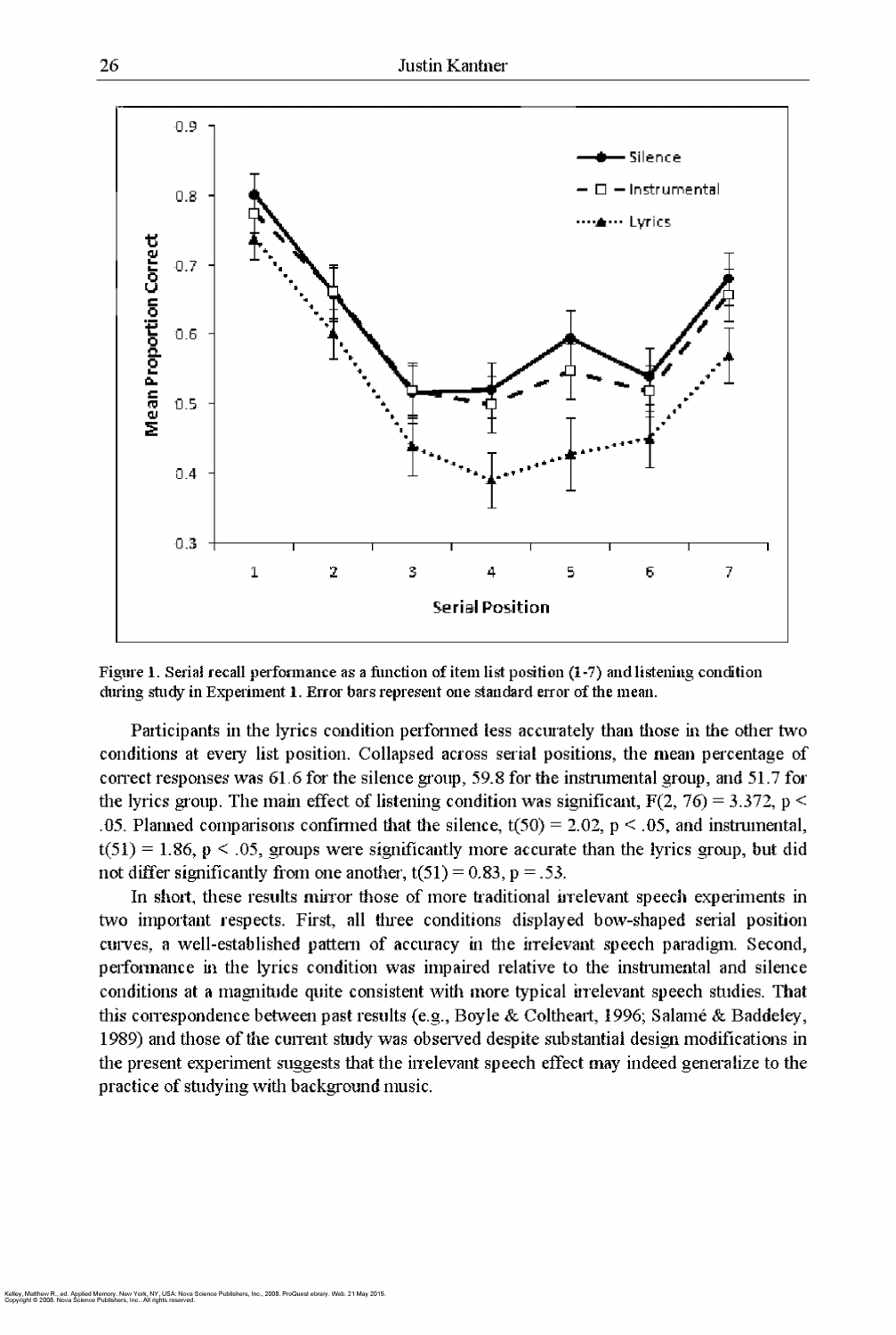#### **EXPERIMENT 2**

The results of Experiment 1 suggest that lyrics in music can function as irrelevant speech and can impair serial recall performance. While the current experiment represents an extension of past work on the irrelevant speech effect, there are still many respects in which it does not reflect the circumstances of realistic exam preparation, nor a realistic academic test. Perhaps the most obvious is that students are not usually tested solely on rote serial recall. Instead, they are given questions that call for multiple types of mnemonic judgments, such as free recall (as in the fill-in-the-blank or short answer questions) and recognition (as in true/false or multiple choice questions).

Whether irrelevant speech would impact performance on these types of tasks, given naturalistic study materials, is an open question. The O-OER model (Jones, 1993) predicts that only tasks with a serial component (i.e., serial rehearsal of study items) will be subject to an irrelevant speech effect. Neither the Phonological Store hypothesis (Salame & Baddeley, 1982) nor the Feature Model (Neath, 2000} makes this explicit prediction (Farley, Neath, Allbritton, & Surprenant, 2007). Generally, however, the evidence has favored the hypothesis that seriation is necessary for an inelevant speech effect (Farley et al., 2007).

LeCompte (1994) demonstrated irrelevant speech effects in free recall, cued recall, and recognition using letter and word stimuli, which suggests that that the effect extends well beyond serial recall to tasks eliciting no serial processing. Beaman and Jones (1997), however, have argued that such tasks may elicit a serial rehearsal strategy, even though the goal is not serial recall per se (see also Jones and Tremblay, 2000). That is, although participants are not asked to memorize the order of to-be-remembered items, they may find rehearsal according to presentation order the best mnemonic strategy at their disposal.

By this view, the effects of irrelevant speech in music may be felt when studying for tests other than serial recall. To the extent that seriation is a prominent component of study strategies, one might expect irrelevant speech to have a negative impact on free recall, recognition, and other types of tests often represented on academic exams. Whether or not students engage in serial processing, however, may depend largely on the nature of the study materials. The serial rehearsal strategy encouraged by a list learning task, for example, may not be adopted in more natural learning situations, such as when one is studying from a textbook. Moreover, the processing strategy chosen is likely to follow from one's expectations as to the nature of the test questions. In a typical irrelevant speech experiment (and in die current Experiment 1), participants study with fore knowledge of the exact nature of the test, and, in effect, the questions to be asked. Such is not generally the case for undergraduates outside the laboratory. In Experiment 2, participants studied three topics: Caesars, Canadian Prime Ministers, and geological eras. Information about die Caesars and Prime Ministers was presented via multiple pages of text interspersed with pictures, a format meant to approximate the appearance of pages from a textbook. Information about the geological eras was presented in chart fonnat, widi the names of die eras and their associated flora and fauna laid out in a listlike fashion. In each case, die material to be learned was distinctly serial in nature: the Caesars and Prime Ministers were discussed, and die geological eras were listed, in temporal order. In the former two cases, however, die information was embedded in prose. If prose presentation obviates or otherwise discourages die use of a serial processing strategy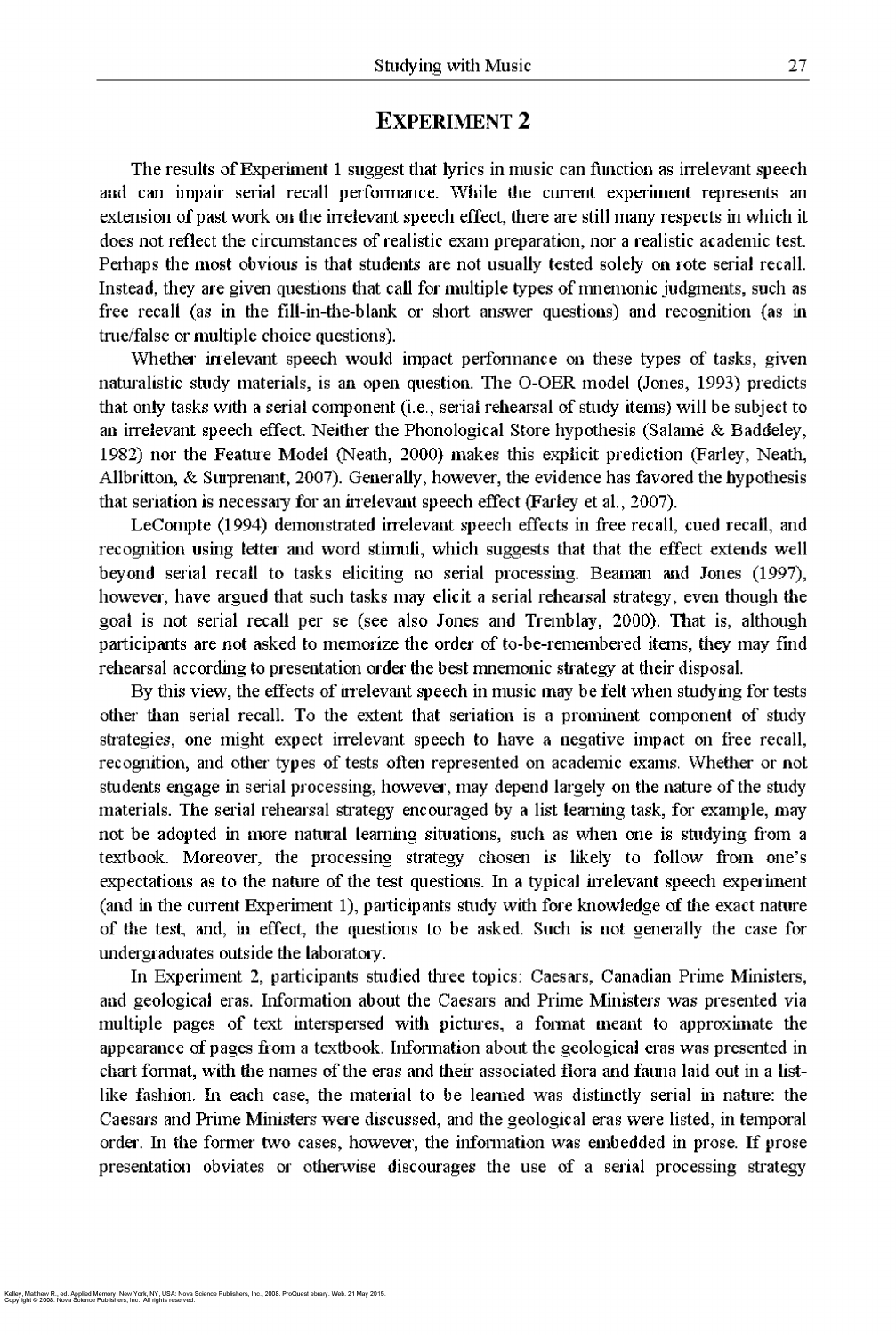necessaiy for the emergence of an irrelevant speech effect, music containing lyrics should pose no disadvantage to the study of the Caesars and Prime Ministers, but might still be expected to diminish recall of the geological eras. Memory for the different topics was assessed with serial reconstruction, fill-in-the-blank, multiple choice, and recognition questions. Participants were given no foreknowledge of the general format of the test, nor the individual questions; they were simply told to try their best to learn as much of the material as possible in the time allotted

Another shortcoming with respect to the ecological validity of Experiment 1 was addressed in Experiment 2: the delay between study and test. Although this interval (approximately 30 sec) was considerably longer in Experiment 1 than is usually the case in irrelevant speech experiments, it was unrealistic in that students are not usually given exams so soon after study. While some review often occurs immediately before the test, students often prepare in die days leading up to the exam (particularly the day before). Thus, a stronger test of the practical implications of the irrelevant speech effect would hold study and test sessions on separate days. In Experiment 2, participants were tested twice: immediately after study, and on the following day. The first test served as an immediate measure of memory and as a means of preparation for the second test. The longer-term effects of irrelevant speech under conditions such as those of Experiment 2 remain to be established, though Knez and Hygge (2002) reported a detrimental effect of background conversation on recall from a text passage after a two-hr delay. Whether die effects of irrelevant speech would maintain after an approximately 24-hr delay is an open question.

Finally, the method of sound delivery was changed in Experiment 2. Participants in Experiment 1 listened to music through headphones, perhaps rendering the music particularly difficult to ignore. To the extent that students would normally play music through a more ambient, less invasive medium (e.g., external speakers) while studying, Experiment 1 may have exaggerated its impact. In Experiment 2, music was played through speakers and was audible throughout the testing room.

#### **Method**

*Participants.* Participants were 42 undergraduates at the University of Victoria who took part in the experiment in exchange for bonus credit in an introductory psychology course. All were fluent in English. Twenty-two participated in the lyrics condition and 20 participated in the instrumental condition. A silence condition was not included in Experiment 2.

*Study Materials.* Three topics for study were chosen by the author: the early Caesars, 20<sup>th</sup> Century Canadian Prime Ministers, and geological eras. Caesar materials were adapted from a Wikipedia article summarizing the writings of the historian Suetonius (http://en.wikipedia.org/wiki/Lives of the Twelve Caesars). Text and pictures from the article pertaining to the first six Caesars were fashioned into a document consisting of six sections, one for each of the Caesars discussed. Each section began with a picture of a bust of the Caesar along with his name, followed by four to six paragraphs (approximately 400-700 words) of histoiy and anecdotes related to the Caesar. The Caesars were presented in the order of their rule from earliest to latest; this ordering was evident from the consecutive nature of events described in the text. Pictures of associated figures referred to in the text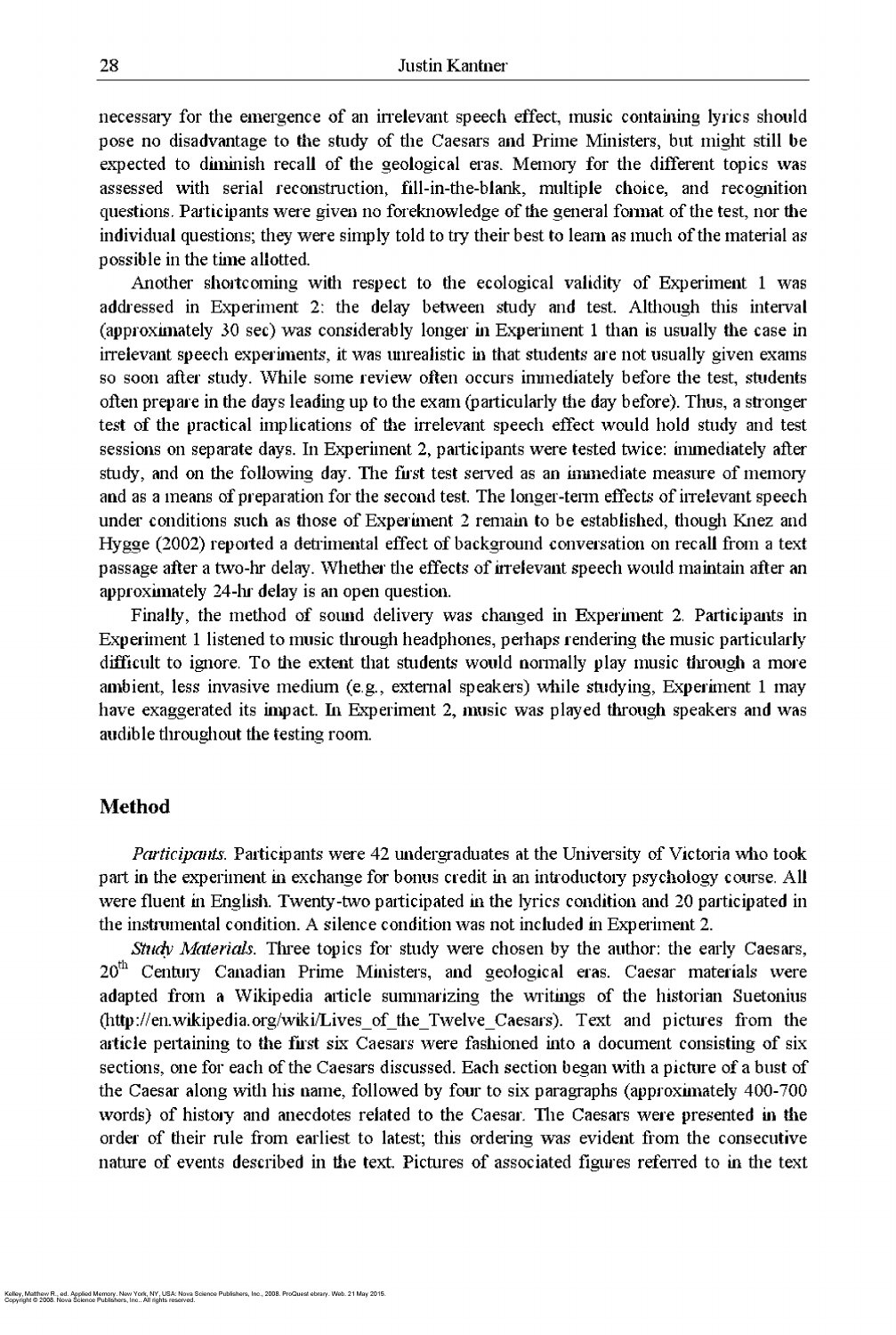(e.g., Mark Antony) were interspersed throughout the document. The Caesar material contained 10 pages in all, printed back-to-back and stapled together into a packet

Prime Minister materials were drawn from the website "The Prime Ministers of Canada" [\(www.primeministers.ca\)](http://www.primeministers.ca) and were arranged similarly to the Caesar information. Six pages were constructed, each containing the name, years in office, and picture of a  $20<sup>th</sup>$  Century Canadian Prime Minister, followed by a brief sketch (150-200 words) of the Prime Minister's term. As with the Caesar material, the Prime Ministers were presented in chronological order.

*Test Materials: Day 1.* A separate paper-and-pencil test for each of the three study topics was constructed. Each test began with a question requiring serial reconstruction of the names or periods studied. In the Caesars test, for example, the six Caesars were listed vertically in a random order with blanks next to each; participants were to enter a number 1-6 into each blank to indicate the order in which the Caesars held power. The question was analogous in the Prime Minister and geology tests; on the geology test, six of the 12 studied periods were included, so that each of the three tests called for the serial reconstruction of six items.

The geology materials consisted of a single-page chart from the website "Enchanted Learning" (www.enchantedlearning.com). A portion of the chart containing information about the 12 most recent periods of geological history was used in the experiment. The periods were listed in order from latest (at the top of the chart) to earliest (at the bottom). The chart indicated the flora and fauna associated with each period, die years of history encompassed by the period, and die geological Era and Eon to which each period belonged. All infonnation was conveyed in single words and short phrases; no prose was included.

*Music Materials:* The music was identical to that used in Experiment 1 (see Appendix A). The songs were played in a random order using Windows Media Player, and were heard dirough standard external computer speakers.

Following the reconstruction question on each test were seven fill-in-the-blank (FIB) and six multiple choice (MC) questions written by the author. Each FIB question could be answered with a single Caesar, Prime Minister, or period name. MC questions contained four alternatives, each the name of a Caesar, Prime Minister, or period.

The Caesar and Prime Minister tests contained an additional section testing recognition of the pictures presented in the study materials. In this section, the six Caesar busts (or Prime Minister portraits) from the study materials were randomly intermixed with six new items from each category. New Caesar busts were gathered from various locations on the internet; new Prime Minister portraits were taken from the website mentioned above. Participants were to indicate whether or not they had seen each item during study by writing "yes" or "no" beneath the picture. As there were no pictures in the geology materials, no recognition section was included on the geology test.

Both the questions within each section and the response options within each question (where applicable) appeared on the test in a random order. The test was identical across participants.

*Test Materials: Day 2.* The three Day 1 tests were combined into a single test to be given on Day 2. The questions and correct answers were identical to those included on the Day 1 test, but with new random orderings of the serial reconstruction items, multiple choice options, and faces on die recognition test. The reconstruction questions appeared on the front page of the test, followed by die FIB, MC, and recognition sections. Within die FIB and MC sections, questions from each of the diree topics were randomly intermixed.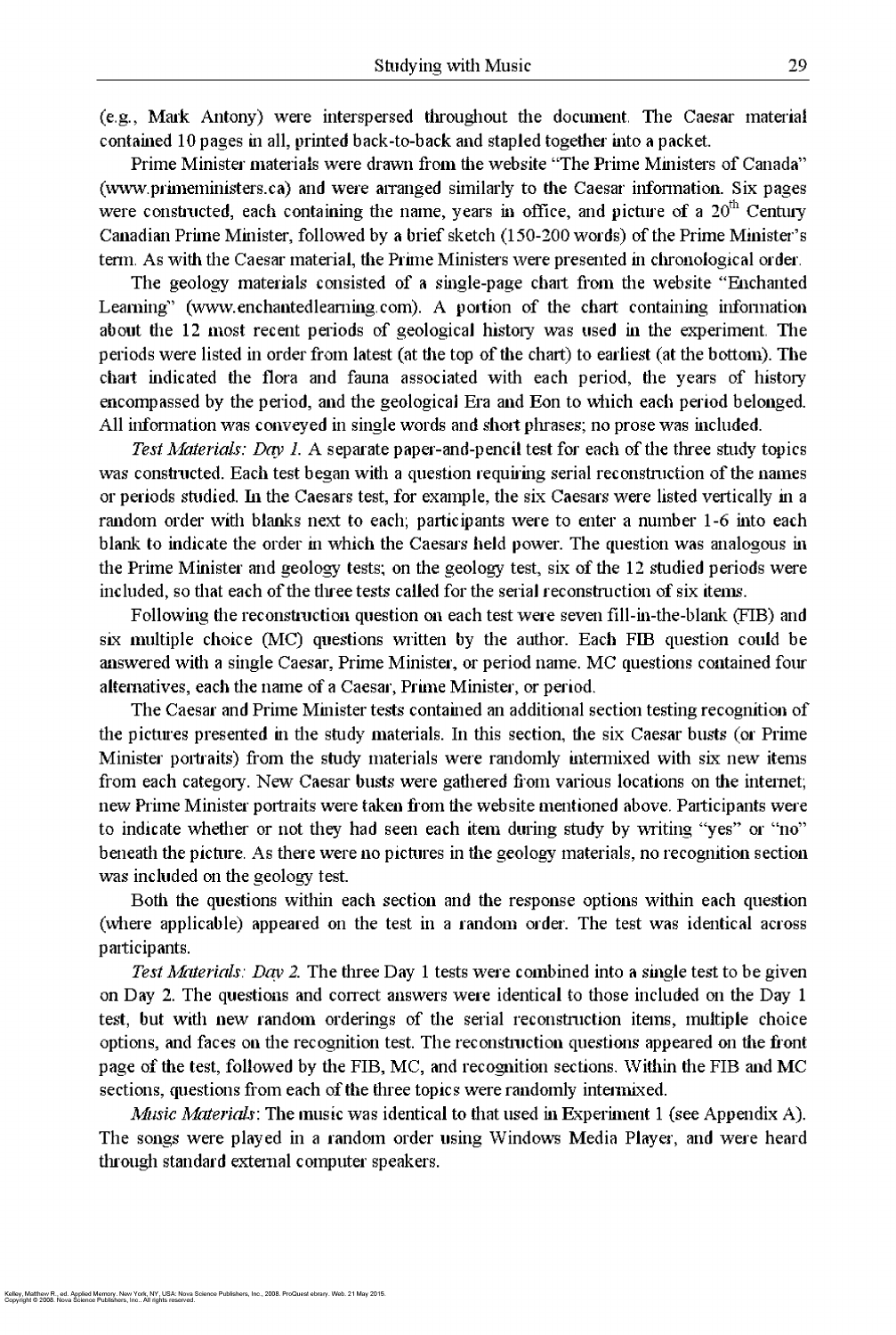*Procedure: Day 1.* Participation took place in groups of one to three, with an experimenter present at all times. Participants were seated in positions roughly equidistant from the computer speakers, and such that they were not easily able to view each other's test answers. Instructions characterized the task as one with which the participants were quite familiar: studying for an exam. Materials for each of die three topics were introduced, and participants were told that they would be given 15 min to study all three before receiving a test on their contents. It was emphasized that 15 min would not be sufficient to learn all of die material thoroughly, and that the interest of the experiment was simply in how much they could leam in the time allotted. No particular direction was given as to how the materials were to be studied, but participants were asked to devote some time to each of the diree topics. The music (either vocal or instrumental) was playing when participants entered die room and continued throughout die study phase, but was never mentioned by the experimenter.

*Procedure: Day 2.* Participants returned roughly 24 hr after the first session and were again tested in groups of one to three. The second session consisted solely of the administration of the Day 2 test. The test was distributed following a brief description of its general composition. Participants were given up to 15 min to complete the test, and were encouraged to take any extra time after finishing to check their answers as thoroughly as possible. Background music was not played at any point in the session.

The data of one participant who did not follow test instructions and anodier who achieved an extremely low Day 1 test score were removed prior to analysis, leaving 22 and 18 participants in the lyrics and instrumental conditions, respectively. Caesar, Prime Minister, and geology test scores were computed by averaging the proportion of correct responses on the serial reconstruction, FIB, and MC portions of the tests. Overall test scores were then calculated as the mean of the Caesar, Prime Minister, and geology test scores. Results from the recognition section did not figure into the final test scores due to the incidental nature of that test (i.e., participants were most likely not trying to commit the pictures to memory while studying), as well as the fact that the geology test did not contain a recognition section. However, the recognition results are reported below.

After 15 min had elapsed, the music was stopped and the study materials were collected. The three tests were then passed out to each participant, with instructions that only 10 min would be given to work on all diree. Participants were asked to answer as many questions as possible while striving for accuracy, and were advised against dwelling on any given question.

At die end of die 10-min test period, the study materials were handed back, die music was re-initiated, and a review phase began. Participants were instructed to use the study materials to check their test answers, and to mark any corrections to the right or left of the corresponding answer blank (but not to change their original answers). Seven min were given for the review. The entire session lasted approximately 40 min.

#### **Results and Discussion**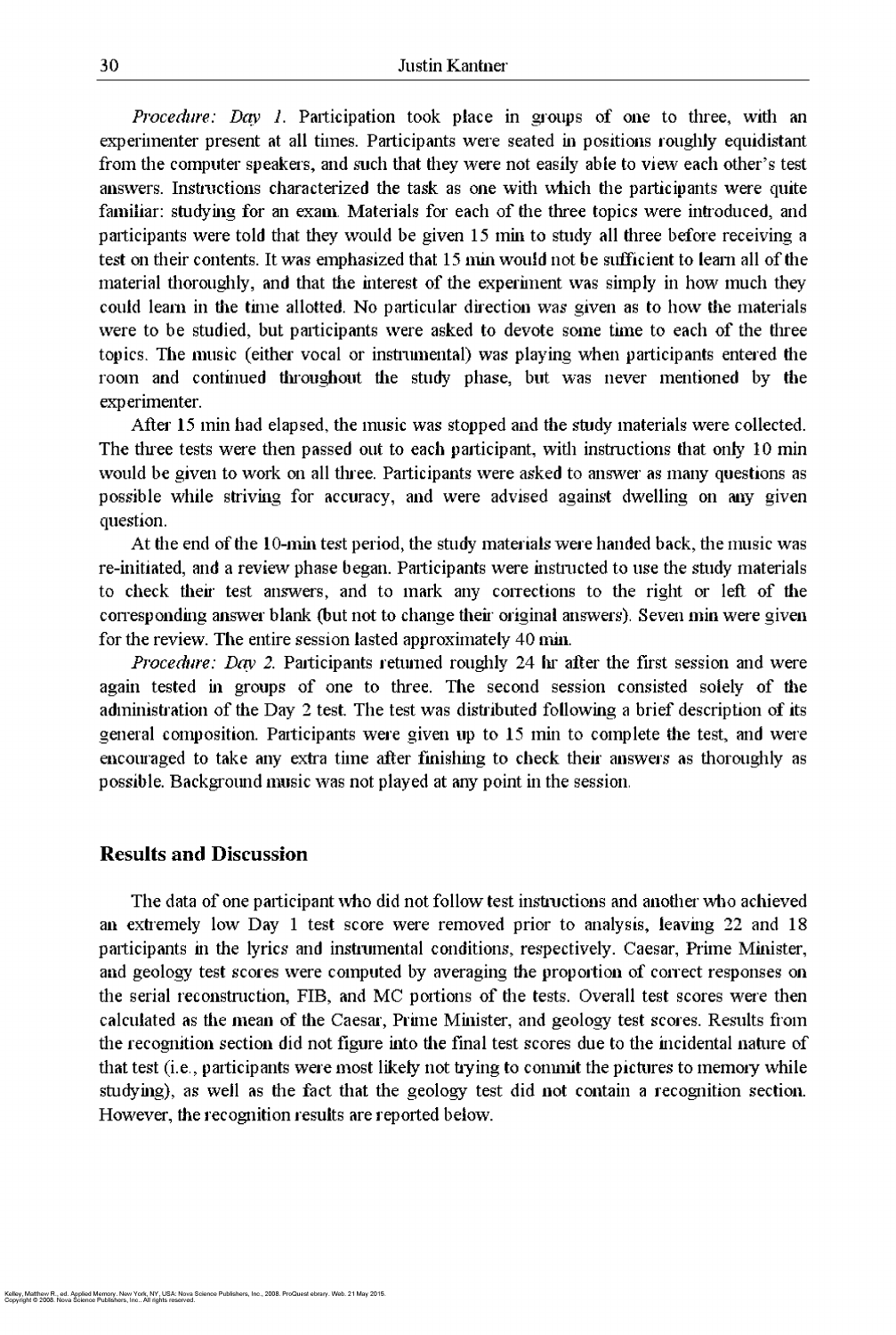



**Figure 2. Test performance in Experiment 2 on Day 1 {top panel) and Day 2 (bottom panel). Error bars represent one standard error of the mean.**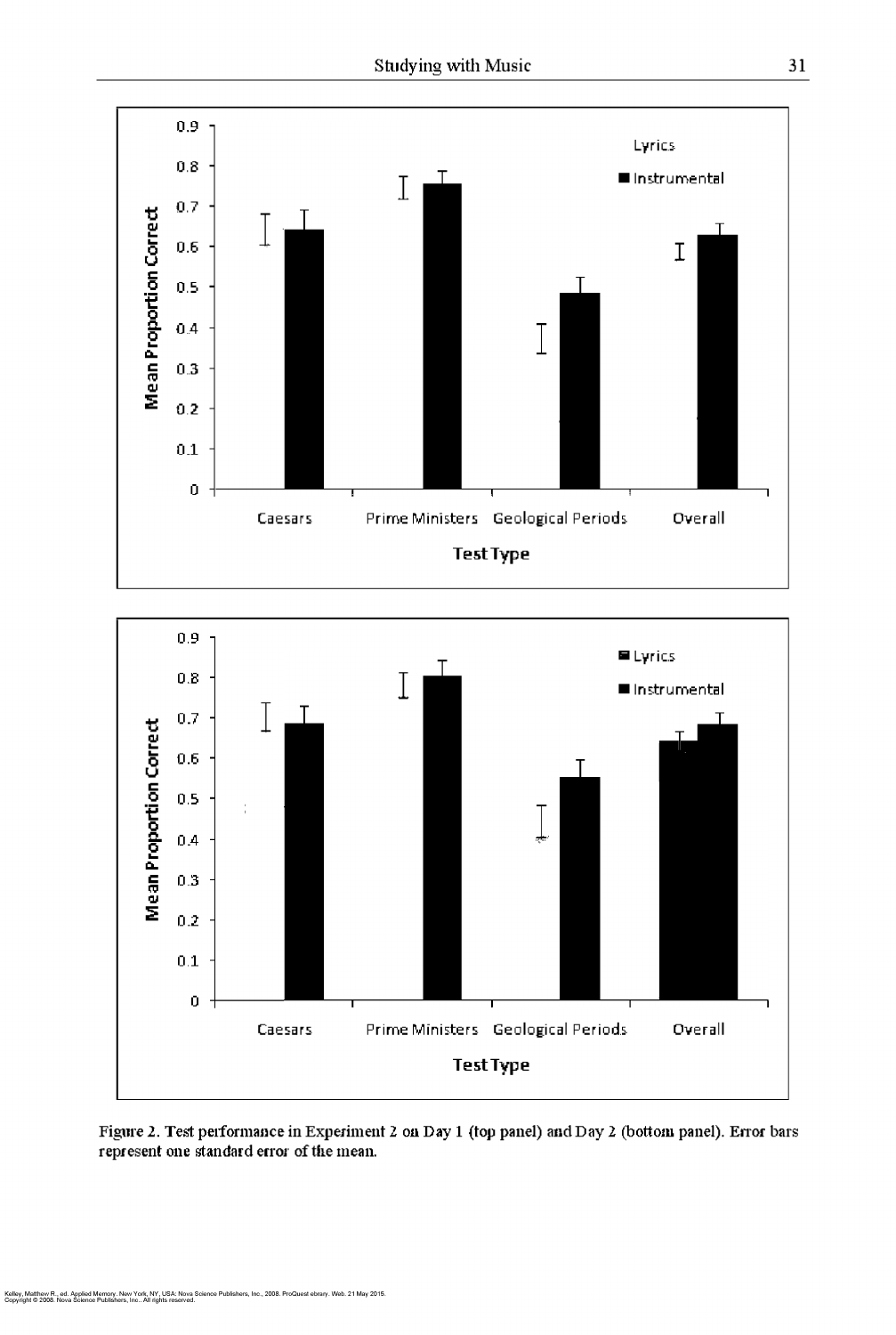Finally, recognition test performance, measured as the hit rate minus the false alarm rate collapsed across the Caesar and Prime Minister tests, did not vary between the instrumental and lyrics groups,  $p = .49$ .

An additional repeated measures ANOVA was conducted to assess the performance of the instrumental and lyrics groups on the different types of test questions (serial reconstruction, FIB, and MC). This analysis revealed no interaction between listening condition and question type,  $p = 0.75$ . Planned comparisons yielded no significant differences between the listening conditions on any type of test question (all ps > .25), although there was a directional tendency towards better serial reconstruction performance in the instrumental condition. The only individual comparison yielding a significant difference between listening conditions concerned performance on MC geology questions, which was higher in the instrumental condition,  $t(38) = 2.847$ ,  $p \le 0.01$ . Although the instrumental group held moderate advantages in serial reconstruction of Prime Ministers (6.7%) and geological periods (10.5%), these differences did not reach significance, due in part to considerable variability in the data.

*Day 2.* The pattern of results on the second test closely followed that of the first test. Once again, the instrumental group held a slight overall performance advantage (68.3% to 64.3%), but this advantage failed to reach significance,  $F(1,38) = 1.102$ ,  $p = .30$ . Listening condition did not interact with test type,  $p = 0.14$ , nor did it interact with question type,  $p = 0.24$ . Instrumental and lyrics participants performed equally on Caesar and Prime Minister tests (both  $ps > .60$ ), but, as in the Day 1 test, the lyrics group performed more poorly on the geology test,  $t(38) = 1.842$ ,  $p < .08$ . No other comparisons between the two groups approached significance, with the exception of superior performance for the instrumental group on FIB questions,  $t(38) = 1.892$ ,  $p \le .07$ .

These data were marked by a high degree of variability. The predominant source of this variability may have been strong individual differences in the ability to extract to-be-tested information from study materials in the brief time given. However, the naturalistic aims of the study required a lack of strict experimental control in several facets of die design, any of which could conceivably have contributed individual difference-based variability to the data. For example, participants likely varied in dieir study strategies (see General Discussion), preexperimental familiarity with the topics studied, and personal reaction to the musical selections. Despite this variability, the central result of Experiment 2 seems clear-cut: music with lyrics was detrimental to performance only on the geology test. Geology test scores were higher in the instrumental condition for all three question types on both administrations of the test, a consistency not seen in any odier relevant aspect of the data. The magnitude of die vocal music detriment was virtually identical on Days 1 and 2 (11.3% and 11.0%, respectively), although the Day 2 result was only near-significant. Given that Caesar and Prime Minister test scores never differed by more than 2.5% across listening conditions, the effects observed on die geology test are compelling. Generally, they indicate that vocal music can cause an irrelevant speech effect while studying under relatively naturalistic circumstances. Moreover, diey implicate die nature of die study materials as a critical determinant of the effects of the irrelevant speech: the geology materials were the only ones composed of a chart, and not paragraphs of prose. Explanations of these results are considered below.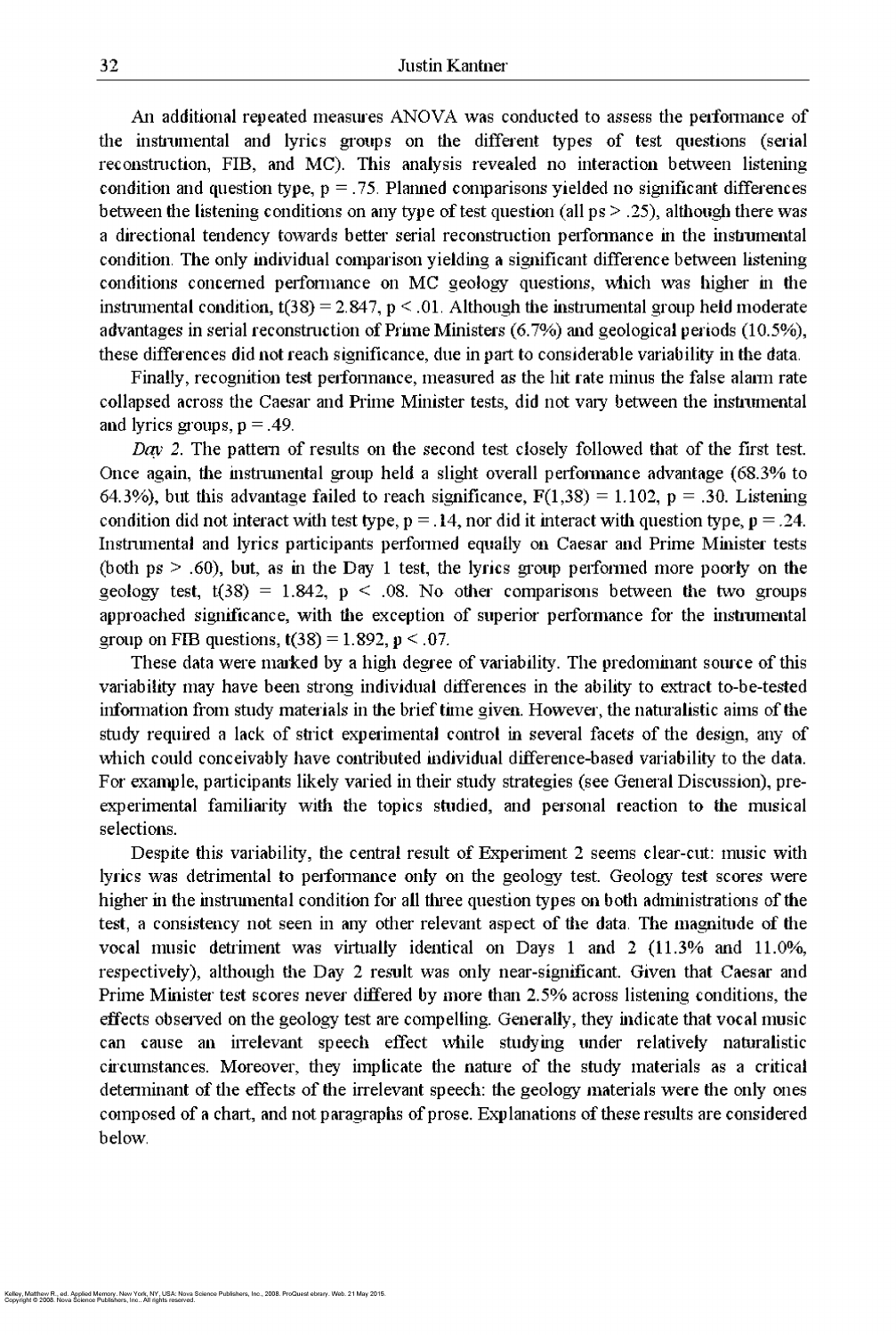## **GENERAL DISCUSSION**

The object of the present experiments was to test a practical implication of the irrelevant speech effect; namely, that studying while listening to background music containing lyrics could impair memory for the studied material, thus lowering exam performance. To that end, both experiments were designed to more closely mimic an authentic study-test experience than traditional irrelevant speech experiments. In Experiment 1, lists were composed of names and terms following a meaningful, naturally occurring sequence. Furthermore, modem music was used and multiple reviews of the study lists were followed by a single test session, during which no music was played. Despite these departures from the established irrelevant speech paradigm, the overall pattern of results in Experiment 1 bore all the markings of an irrelevant speech effect: the presence of lyrics in music was associated with an approximately 8% decrease in accurate serial recall relative to instrumental music, and an approximately 10% decrease relative to silence. These trends parallel those of two other studies using music as irrelevant speech (Boyle & Coltheart, 1996; Salame & Baddeley, 1989), even though both of those studies tested immediate serial recall after a single presentation of each list, and used lists of items with no systematic semantic relationship to one another.

One might have expected that repeated exposure to each list in Experiment 1 would have allowed participants in the lyrics condition to overcome the handicap posed by the vocal content of die music, yielding a weakened irrelevant speech effect. By contrast, die data suggest diat the lyrics continued to interfere with serial encoding during each study presentation, resulting in a classic irrelevant speech effect. One might also have expected that the meaningful connections between the list items in Experiment 1 would have inspired a more semantic (and less phonological) processing orientation at study, rendering die lists less vulnerable to interference by irrelevant speech (e.g., Jones & Tremblay, 2000). The results suggest, however, diat die strategy or combination of strategies chosen by participants did not diminish die detrimental impact of die lyrics. Considering that die naturalistic aspects of the Experiment 1 design failed to prevent die occurrence of an irrelevant speech effect, die present results may be taken as evidence diat die effect can be produced by vocal background music, and can impact the efficacy of study efforts. Experiment 2 was designed to test diese implications under highly realistic conditions. While all study materials remained serially structured, diey appeared in a prose format accompanied widi illustrations, mimicking die style of a textbook, or as a chart. Tests were given immediately and approximately 24 lir after study, and were designed to emulate the format of a university exam. The results indicated diat vocal music only reduced performance on die portion of die test for which die study material was a chart (geological periods); test scores on the topics studied with prose materials (Caesars and Prime Ministers) were virtually identical in the lyrics and instrumental conditions. Interestingly, this pattern of results held for multiple choice and fill-in-the-blank questions as well as questions calling for the reconstruction of order. The general pattern of results also held both immediately following study and after a 24-hr delay. In terms of die interfering effects of lyrics, dien, the critical factor appeared to be the format of the study materials: information studied in prose format was resistant to the effects of irrelevant speech, while information studied in a chart format was not.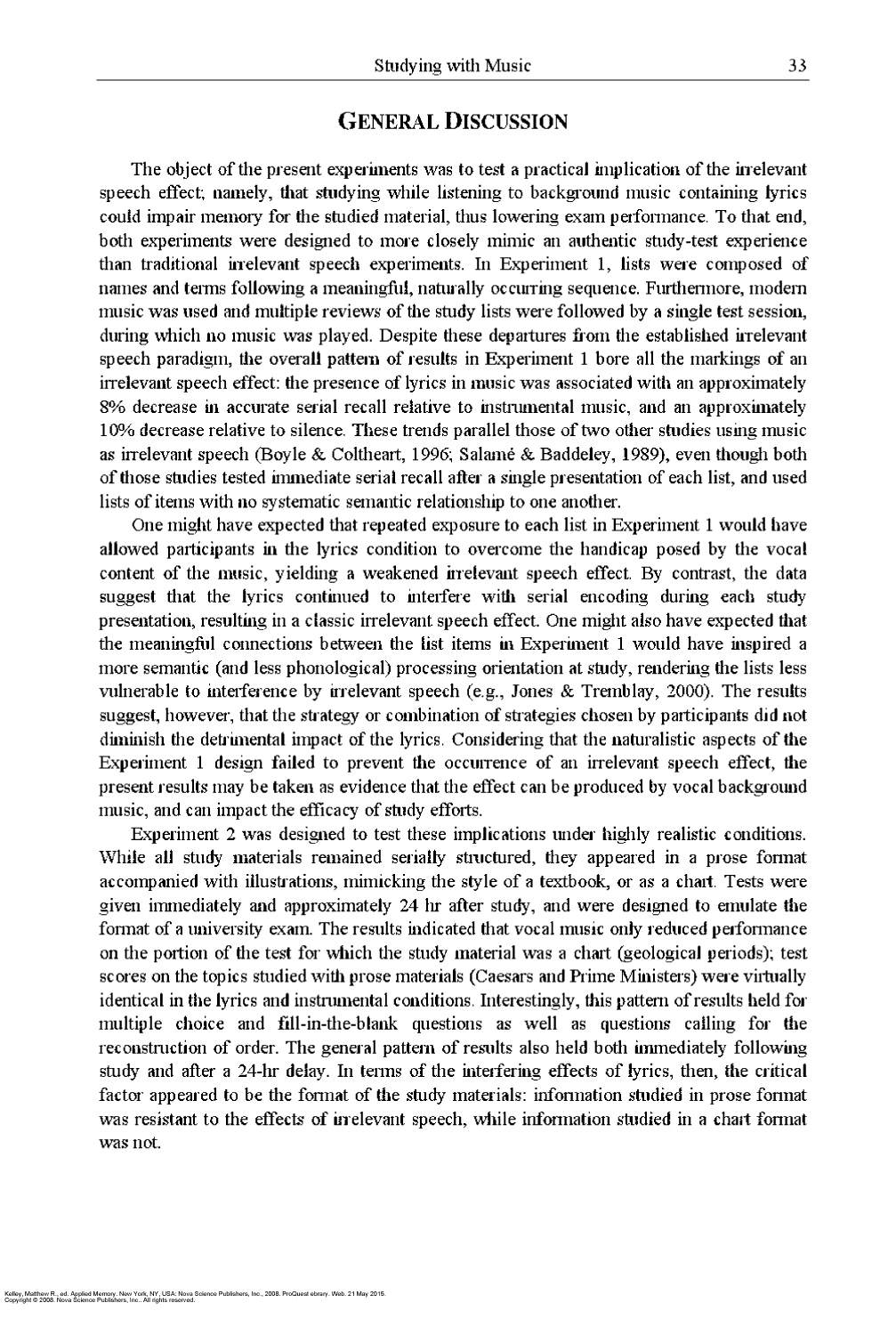Whether either or both of the above explanations bear on the current results remains speculative until more is understood about the strategies engaged by participants at study. Indeed, die importance of strategy as a mediator of the irrelevant speech effect has received attention in the short-term serial recall irrelevant speech literature (e.g., Baddeley, 2000; Baddeley & Larsen, 2003; Hanley & Bakopoulou, 2003; Salame & Baddeley, 1986), and might be of greater consequence under the more complex demands of exam studying. Participants appear to utilize a range of strategies even when faced widi a simple serial recall task. Hanley and Bakopoulou (2003) explicitly manipulated study strategies by having participants engage in phonological or semantic processing of letter stimuli (discussed above), but included a third condition in which participants were free to choose their own strategies. These participants reported using five different strategies, classified as phonological (27% of participants), semantic (18%), a mixture of phonological and semantic (14%), representing each letter with a word and rehearsing the words subvocally (14%), and merging letters into short words or nonsense syllables and repeating these sub vocally (27%). Each of these strategies likely entails a unique balance of phonological and semantic processing, and thus, potentially, a unique level of susceptibility to irrelevant speech effects. The results of the current experiments undoubtedly reflect a distribution of approaches as well. Assessing the strategic approach of participants under circumstances such as those of Experiment 2 is therefore an important direction for future research. To the extent that the nature of the study materials modulates processing strategy, it modulates susceptibility to die irrelevant speech effect. Several other factors that might influence the extent of musical iirelevant speech effects on exam studying are not addressed by the present research. For example, a number of participants in Experiment 2 asked whether they would be allowed to take notes as they studied. While this option was not extended in the current experiments, it is a pervasive learning strategy, and should be incorporated into future experiments. Studying from notes, which often bear more resemblance to outlines and charts than to prose materials, might be more susceptible to irrelevant speech effects than other methods. The role of past experience studying with music is another factor left unexamined by the current experiments. Many participants in Experiment 1 claimed that they commonly listened to music while studying, and that they were proficient at "tuning it out" such that it did not affect their study efforts (though several others admitted to studying with music in spite of their sense that it was a hindrance to learning). Evidence that the irrelevant speech effect is resistant to habituation

Why would irrelevant speech interfere with memory for information gleaned from a chart, but not from prose? An intuitive explanation is that the rich, elaborative nature of prose encourages semantic processing, while the list-like features of a chart elicit the phonological processing strategy known to be more vulnerable to effects of irrelevant speech (e.g., Hanley & Bakopoulou, 2003; Jones & Tremblay, 2000; Salame & Baddeley, 1986). A second possibility is that the discrete, hierarchical structure of information presented in die chart encouraged serial processing, while the continuous nature of the prose rendered such processing less likely. This explanation may be particularly well-suited to account for the present data, as serial processing is a benchmark concomitant (if not prerequisite) of the irrelevant speech effect (e.g., Jones, 1993), Performance on the serial reconstruction portions of the Caesar and Prime Minister tests clearly indicates that order information was learned from prose, but such learning may not have arisen from explicitly serial study processing (e g., serial rehearsal).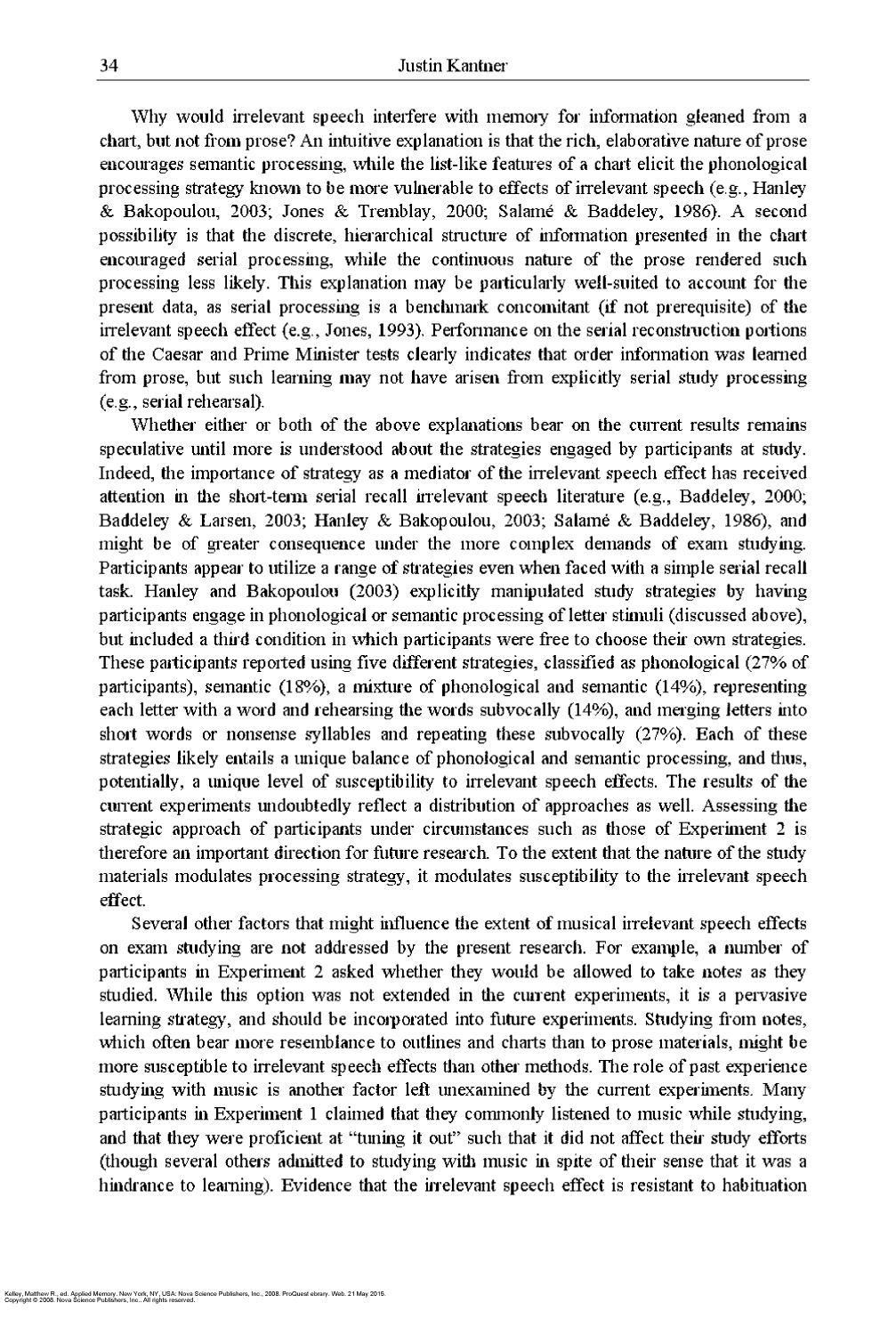(Hellbrück et al., 1996; Tremblay & Jones, 1998) would seem to argue against the claim that one can develop immunity to the effect, but this possibility has not been tested in the current context. A related question concerns the role of past experience with the music itself. While participants in the current experiments listened to songs that were largely unfamiliar to diem, students often choose highly familiar (and highly enjoyed) songs as background music while studying. If such music is more easily ignored than novel music, the lower demand on attentional resources might reduce susceptibility to irrelevant speech effects (e.g., Neath, **2000**).

The practice of studying with background music takes place in a complex real-world context. The role of die experiments reported in this chapter has been to suggest diat die often laboratory-bound irrelevant speech effect can extend beyond its normal empirical range and hold influence in such a context. Future research will help determine when this influence is benign, and when it may cost a letter grade.

# **APPENDIX** A

20<sup>th</sup> Century U.S. Presidents (in the order they held office) Roosevelt Truman Eisenhower Kennedy Johnson Nixon Ford

*Canadian Provinces (in the order they became part of Canada)* Nova Scotia Manitoba British Columbia Prince Edward Island Yukon Alberta Newfoundland

*Metallic Elements (in order of appearance in the Periodic Table)* **Chromium** Manganese Iron Cobalt Nickel Copper

Zinc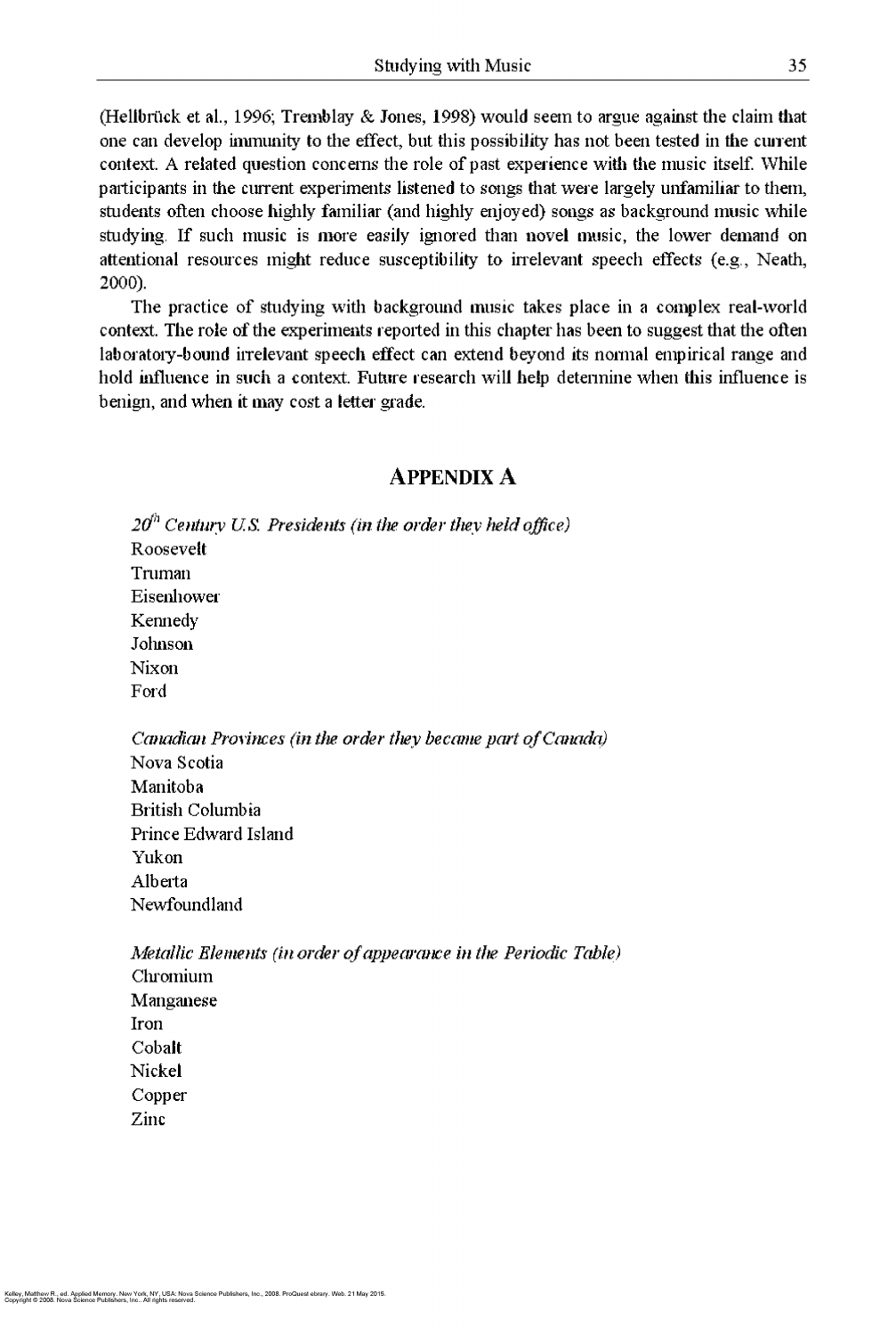*Shakespearean Plays (in order of date of first performance)* Hemy VI Richard III Two Gentlemen of Verona King Jolm As You Like It The Merry Wives of Windsor The Winter's Tale

Layers of the Atmosphere (lowest to highest altitude) Troposphere Stratosphere Mesosphere Thermosphere Ionosphere Magnetosphere Exosphere

*Geological Eras (most recent to least recent)* Quarternary Neogene in the set of the set of the set of the set of the set of the set of the set of the set of the set of the set of the set of the set of the set of the set of the set of the set of the set of the set of the set of th

 $\mathbb{D}$ 

*The Caesars (the first seven)* Augustus Tiberius Caligula Claudius Nero Vespasian Titus

*Songs used in the Lyrics condition* Alison Krauss - Baby, Now That I've Found You Cowboy Junkies - Crescent Moon Eels-I Like Birds Eels - Packing Blankets Last Forever - Hide and Seek

Paleogene Cretaceous Jurassic Triassic Permian

# **APPENDIX B**

 $\frac{\pi}{\pi}$ 

 $\langle \mathbb{T} \rangle$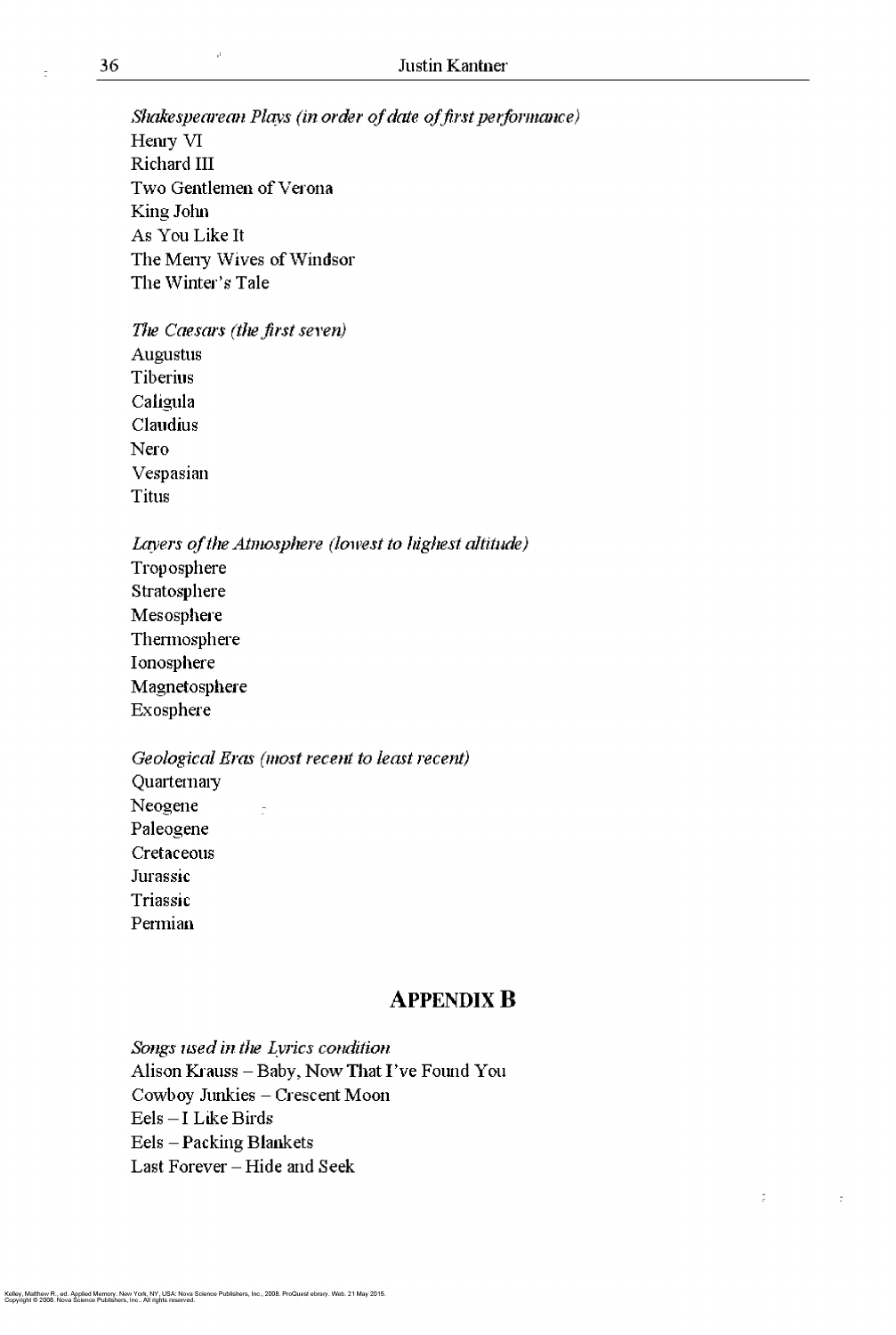Sean Lennon - Bathtub Sean Lennon - Breeze Sean Lennon - Spaceship Shawn  $\text{Colvin} - \text{The Facts about Jimmy}$ The Sundays — Here's Where the Story Ends

*Songs used in die Instrumental condition*  $311 - \text{Colors}$ Alice In Chains - Whale  $&$  Wasp Eels - Dusk: A Peach in the Orchard Eels - Going to Your Funeral Part  $\Pi$ Orbital - New Style Sting - Saint Agnes and the Burning Train Stone Temple Pilots - No Memory The Appleseed Cast - Doors Lead to Questions The Appleseed Cast  $-$  View of a Burning City U2 - Bass Trap

## **REFERENCES**

commentators. *The Quarterly Journal of Experimental Psychology A: Human Experimental Psychology, 56(*8), 1301-1306.

- Baddeley, A. (1986). *Working memory.* New York, NY: Clarendon Press/Oxford University Press.
- Baddeley, A. D. (2000). The phonological loop and irrelevant speech effect: Some comments on Neath (2000). *Psychonomic Bulletin & Review* 7(3), 544-549.
- Baddeley, A.D., & Hitch, G. (1974). Working memory. In G.H. Bower (Ed), *The psychology* of learning and motivation: Advances in research and theory (Vol. 8, pp. 47-89). New York: Academic Press.
- Baddeley, A., & Larsen, J. D. (2003). The disruption of STM: A response to our

- Balch, W. R , Bowman, K., & Mohier, L. A. (1992). Music-dependent memory in immediate and delayed word recall. *Memory & Cognition*, 20(1), 21-28.
- Banbury, S. P., Tremblay, S., Macken, W. J., & Jones, D. M, (2001). Auditory distraction and short-term memory: Phenomena and practical implications. *Human Factors\ 43(1),* 12 29.
- Beaman, C. P. (2005). Auditory distraction from low-intensity noise: A review of the consequences for learning and workplace environments. *Applied Cognitive Psychology*, 79(8), 1041-1064.
- Beaman, C. P., & Jones, D. M. (1997). Role of serial order in the irrelevant speech effect: Tests of the changing-state hypothesis. *Journal of Experimental Psychology: Learning*, *Memoty*, *and Cognition, 23(2),* 459-471.
- Boyle, R., & Coltheart, V. (1996). Effects of irrelevant sounds on phonological coding in reading comprehension and short-term memory. The Quarterly Journal of Experimental *Psychology A : Human Experimental Psychology, 49(2),* 398-416.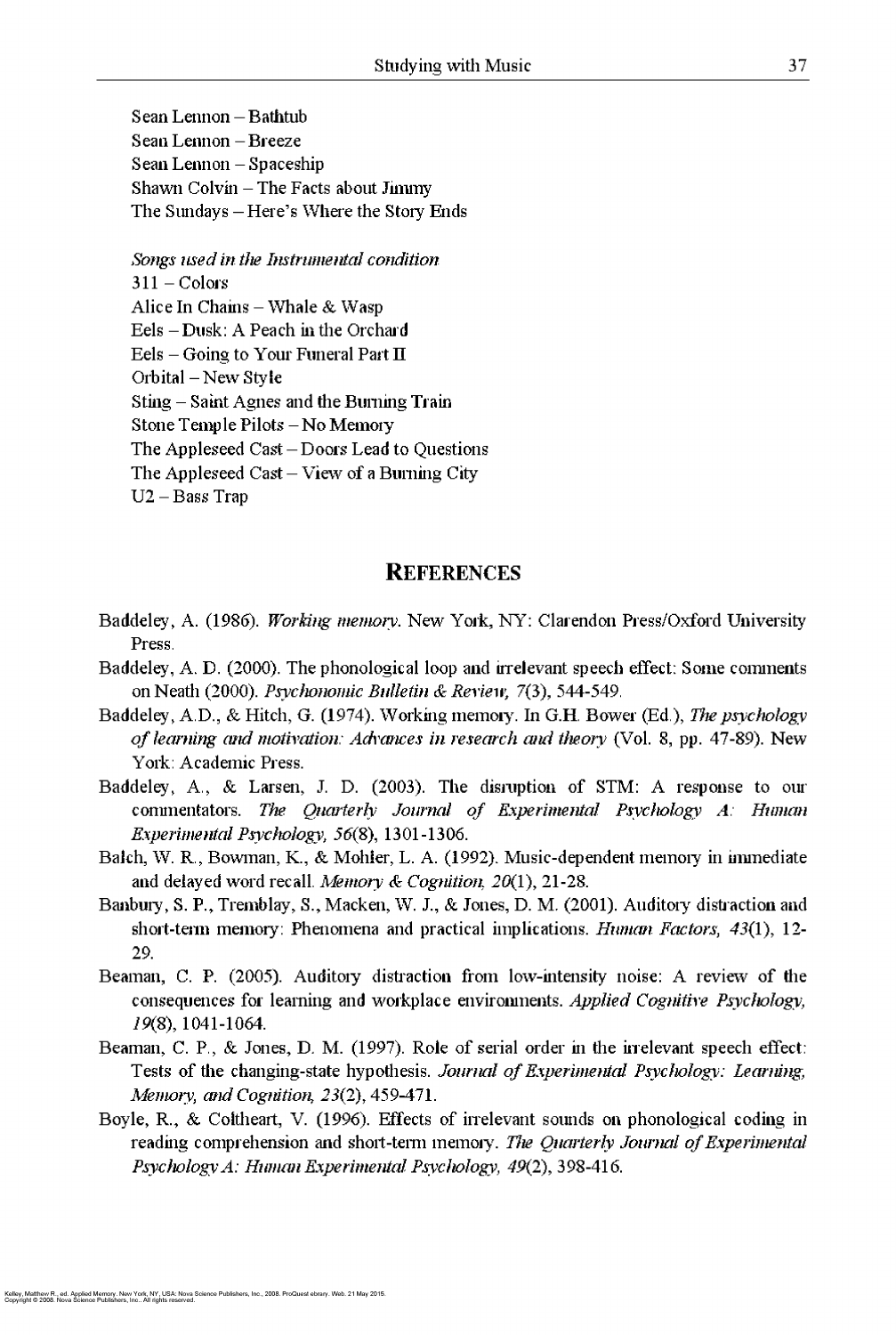- Buchner, A., & Erdfelder, E. (2005). Word frequency of irrelevant speech distractors affects serial recall. *Memory & Cognition*, 33(1), 86-97.
- Buchner, A., Irmen, L., & Erdfelder, E. (1996). On the irrelevance of semantic information for the 'irrelevant speech' effect. The Quarterly Journal of Experimental Psychology A: *Human Experimental Psychology,* 49(3), 765-779.
- Buchner, A., Rothermund, K., Wentura, D., & Mehl, B. (2004). Valence of distractor words increases the effects of irrelevant speech on serial recall. *Memory & Cognition*, 32(5), 722-731.
- Colie, H. A. (1980). Auditory encoding in visual short-term recall: Effects of noise intensity and spatial location. *Journal of Verbal Learning* & *Verbal Behavior*, 19(6), 722-735.
- Colle, H. A., & Welsh, A. (1976). Acoustic masking in primary memory. *Journal of Verbal Learning & Verbal Behavior, 15(1), 17-31.*
- Ellemneier, W., & Zimmer, K. (1997). Individual differences in susceptibility to the 'irrelevant speech effect.'. *Journal of the Acoustical Society of America, 102(4)*, 2191-2199.
- Farley, L, A., Neath, I., Allbritton, D. W., & Surprenant, A. M. (2007). Irrelevant speech effects and sequence learning. *Memory* & *Cognition*, 35(1), 156-165.
- Fogelson, S. (1973). Music as a distractor on reading-test performance of eighth grade students. *Perceptual and Motor Skills,* 36(3), 1265-1266.
- Freeburne, C. M., & Fleischer, M. S. (1952). The effect of music distraction upon reading rate and comprehension. *Journal of Educational Psychology*, 43(2), 101-109.
- Furnham, A., & Bradley, A. (1997). Music while you work: The differential distraction of background music on the cognitive test performance of introverts and extroverts. *Applied Cognitive Psychology, 11(5),* 445-455.
- Hallam, S., Price, J., *Sc* Katsarou, G. (2002). The effects of background music on primary school pupils' task performance. *Educatiojial Studies, 28(2),* 111-122.
- Hanley, J. R., & Bakopoulou, E. (2003). Irrelevant speech, articulatory suppression, and phonological similarity: A test of the phonological loop model and the feature model. *Psychonomic Bulletin & Review, 10(2),* 435-444.
- 
- Hanley, J. R., & Broadbent, C. (1987). The effect of unattended speech on serial recall following auditory presentation. *British Journal of Psychology*, 78(3), 287-297.
- Hellbrück, J., Kuwano, S., & Namba, S. (1996). Irrelevant speech and human performance: Is there long-term habituation? *Journal of the Acoustical Society of Japan, 17, 239-247*.
- Jones, D. M. (1993). Objects, streams, and threads of auditory attention. In A. D. Baddeley, & L. Weiskrantz (Eds.), *Attention: Selection, avareness, and control: A tribute to Donald* 
	- *Broadbent.* (pp. 87-104). New York, NY, US: Clarendon Press/Oxford University Press.
- Jones, D. M. (1999). The cognitive psychology of auditory distraction: The 1997 BPS Broadbent lecture. *British Journal of Psychology*, 90(2), 167-187.
- Jones, D. M. (1994). Disruption of memory for lip-read lists by irrelevant speech: Further support for the changing state hypothesis. The Quarterly Journal of Experimental *Psychology A: Human Experimental Psychology,* 47(1), 143-160.
- Jones, D. M., & Macken, W. J. (1993). Irrelevant tones produce an irrelevant speech effect: Implications for phonological coding in working memory. *Journal of Experimental Psychology: Learning, Memory, atid Cognition, 19(2),* 369-381,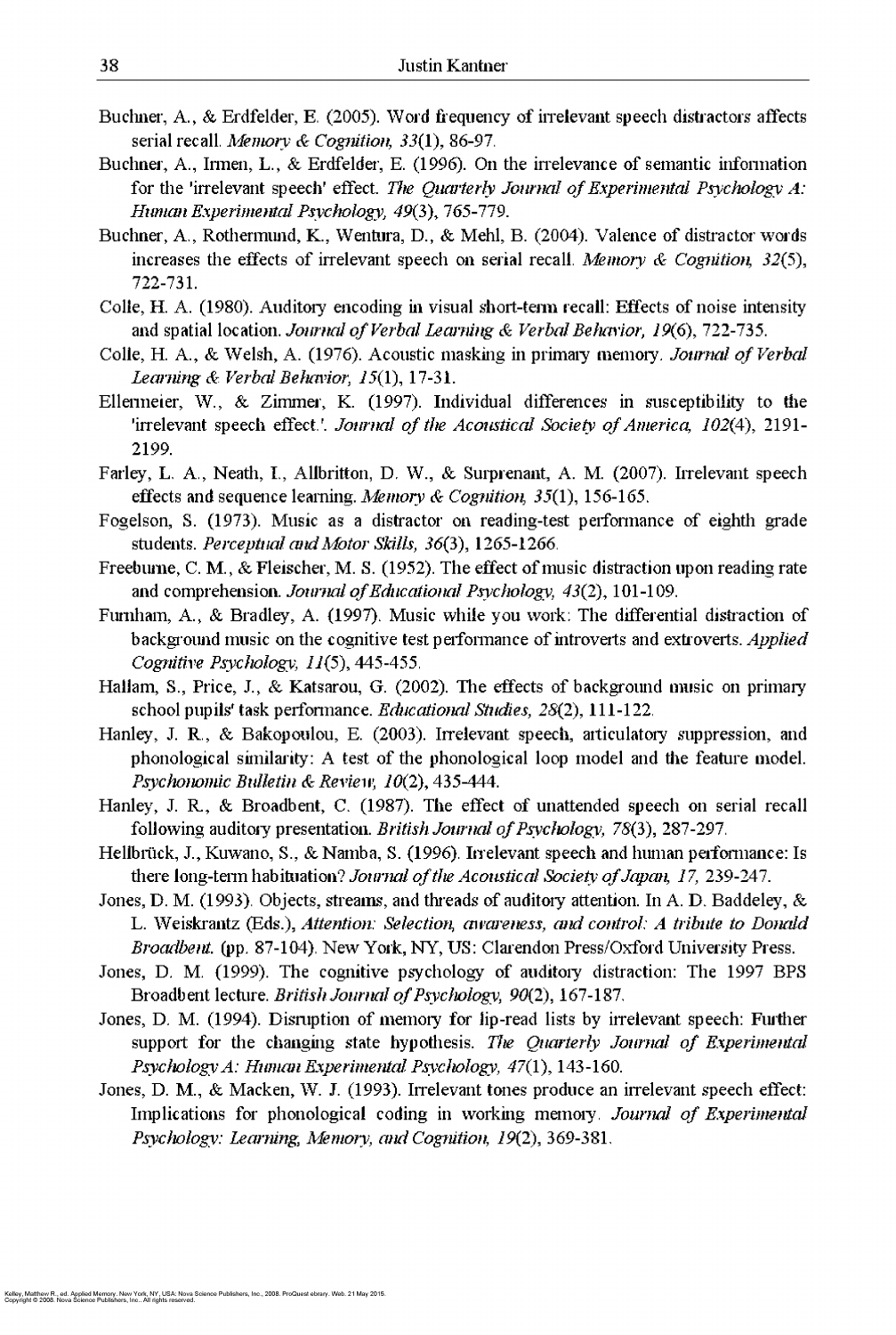- Jones, D. M., & Macken, W. J. (1995). Phonological similarity in the irrelevant speech effect: Within- or between-stream similarity? *Journal of Experimental Psychology: Learning*, *Memory, cmdCognition, 21(1),* 103-133.
- Jones, D. M., Macken, W. J., & Murray, A. C. (1993). Disruption of visual short-term memoiy by changing-state auditory stimuli: The role of segmentation. *Memory & Cognition,* 27(3), 318-328.
- Jones, D. M., Macken, W. J., & Nicholls, A. P. (2004). The phonological store of working memory: Is it phonological and is it a store? *Journal of Experimental Psychology*: *Learning*; *Memory*, *and Cognition, 30(*3), 656-674.
- Jones, D. M., Madden, C., & Miles, C. (1992). Privileged access by irrelevant speech to short-term memory: The role of changing state. *The Quarterly Journal of Experimental Psychology A: Human Experimental Psychology, 44(4),* 645-669.
- Jones, D. M., & Tremblay, S. (2000). Interference in memory by process or content? A reply to Neath (2000). *Psychonomic Bulletin & Review,* 7(3), 550-558.
- Knez, I., & Hygge, S. (2002). Irrelevant speech and indoor lighting: Effects of cognitive perfomiance and self-reported affect. *AppliedCognitive Psychology,* 76(6), 709-718.
- LeCoinpte, D. C. (1994). Extending the inelevant speech effect beyond serial recall. *Journal* of Experimental Psychology: Learning, Memory, and Cognition, 20(6), 1396-1408.
- Macken, W. J., & Jones, D. M. (2003). Reification of phonological storage. *The Quarterly Journal of Experimental Psychology A: Human Experimental Psychology, 56(8), 1279-*1288.
- Martin, R. C., Wogalter, M. S., & Foriano, J. G. (1988). Reading comprehension in the presence of unattended speech and music. *Journal of Memory and Language*, 27(4), 382-398.
- Miles, C., Jones, D. M., & Madden, C. A. (1991). Locus of the irrelevant speech effect in short-term memory. *Journal of Experimental Psychology: Learning, Memory, and Cognition,* 77(3), 578-584.
- Murdock, B. B. (1960). The distinctiveness of stimuli. *Psychological Review,* 67(1), 16-31.
- Naime, J. S. (1988). A framework for interpreting recency effects in immediate serial recall. *Memory* & *Cognition, 16(4)*, 343-352.

- Naime, J. S. (1990). A feature model of immediate memory. *Memory & Cognition, 18*(3), 251-269.
- Neath, I. (2000). Modeling the effects of irrelevant speech on memoiy. *Psychonomic Bulletin & Review,* 7(3), 403-423.
- Neath, I., Farley, L. A., & Surprenant, A. M. (2003). Directly assessing the relationship between irrelevant speech and articulatory suppression. *The Quarterly Journal of Experimental Psychology A: Human Experimental Psychology?,* 564(8), 1269-1278.
- Neath, I., & Surprenant, A. M. (2003). *Human memory: Second Edition.* Belmont, CA: Wadsworth/Thomson Learning.
- Neath, I., Surprenant, A. M., & LeCompte, D. C. (1998). Irrelevant speech eliminates the word length effect. *Memory* & *Cognition*, 26(2), 343-354.
- Neely, C. B., & LeCompte, D. C. (1999). The importance of semantic similarity to the irrelevant speech effect. *Memoiy & Cognition,* 27(1), 37-44.
- Ransdell, S. E., & Gilroy, L. (2001). The effects of background music on word processed writing. *Computers in Human Behavior*, 17(2), 141-148.